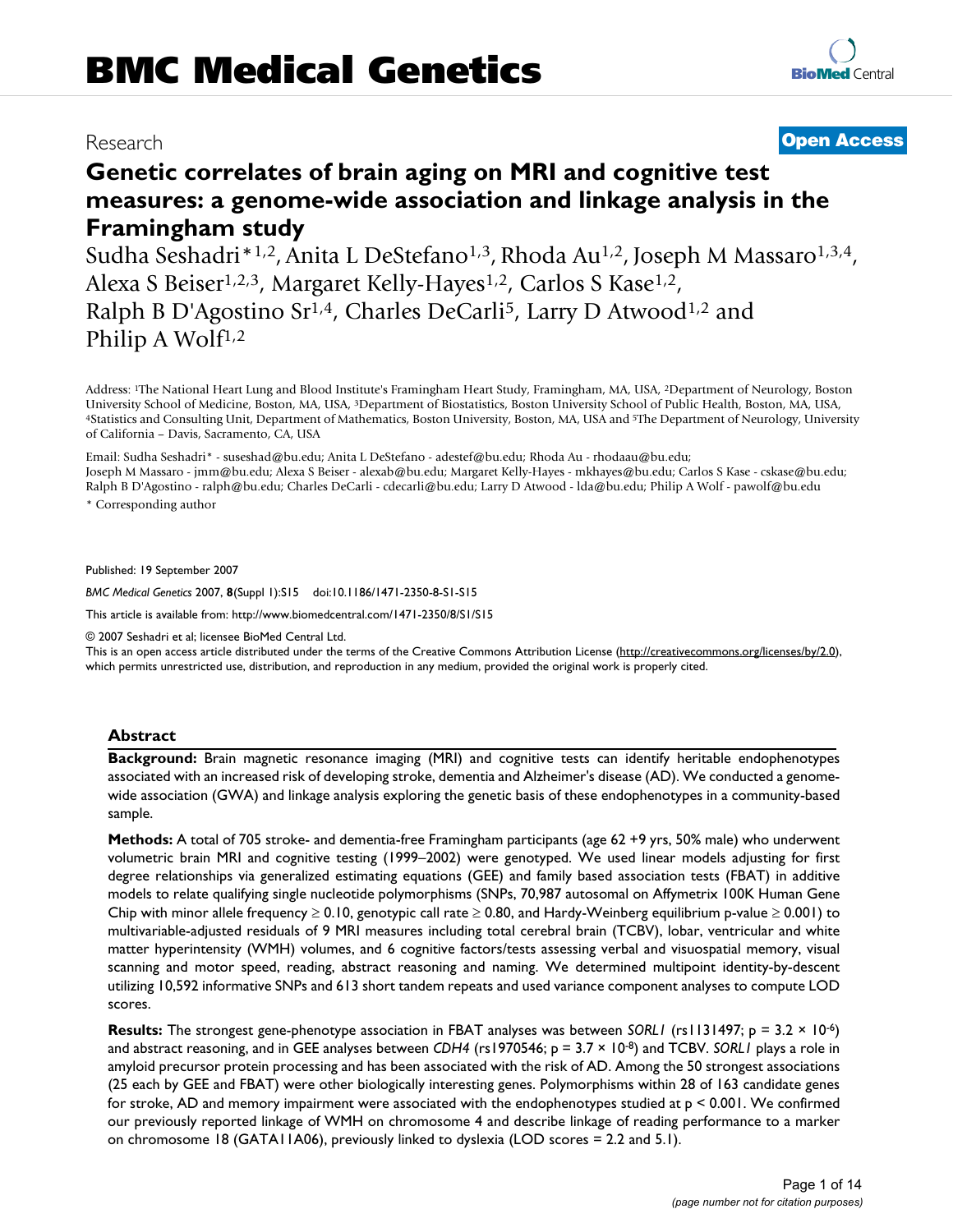**Conclusion:** Our results suggest that genes associated with clinical neurological disease also have detectable effects on subclinical phenotypes. These hypothesis generating data illustrate the use of an unbiased approach to discover novel pathways that may be involved in brain aging, and could be used to replicate observations made in other studies.

#### **Background**

Age-related neurological diseases such as stroke and dementia represent a substantial population burden, and one in three persons will develop either stroke or dementia in their lifetime [1]. Twin studies suggest that 37–78% of the variance in the age of onset of Alzheimer's disease (AD), the most common cause of dementia in the elderly, can be attributed to additive genetic effects [2,3]. Conversely, cognitively healthy aging also has a substantial genetic basis [4]. Finally ischemic stroke [5-7] and vascular cognitive impairment are also heritable [8]. However, surprisingly few genes have been identified that determine the risk of developing stroke (*PDE4D*, *ALOX5AP*) [9-11] or Alzheimer's disease (*APOE4*) [12], in the community as a whole, that is for persons not from autosomal dominant, early-onset families. One reason may be that studies to date have been underpowered to detect small effects. Two additional challenges to a more complete understanding of the genetic basis of these aging related brain diseases have been the late phenotypic manifestation of these conditions and their complex, polygenic mode of inheritance. Multiple genes interacting with each other and with environmental factors likely create a complex gradient of susceptibility to disease. We hypothesized that studying the genetic basis for the gradient of susceptibility underlying AD and stroke, using endophenotypes, would provide insights into the genetics of these late-onset neurological diseases. Endophenotypes (or intermediate phenotypes) are heritable traits that reveal the actions of genes predisposing an individual to develop a disease but they often manifest years before clinical and pathological diagnostic criteria for the disease are met.

Volumetric brain MRI and comprehensive cognitive testing have been used to define heritable, reproducible, quantitative endophenotypes which in turn relate to the risk of developing dementia or stroke [13-19]. Twin studies have demonstrated substantial heritability of these endophenotypes [20]. The recent availability of highthroughput platforms permits genome-wide association studies (GWAS) that incorporate a more comprehensive and unbiased approach to detect genes with modest phenotypic effects. We present the results of a GWAS of structural and functional phenotypes previously associated with cellular and vascular brain aging.

#### **Methods** *Study sample*

The study design, selection criteria and participant demographics of the Framingham Original and Offspring cohorts have been detailed in prior publications [21,22]. A total of 1345 persons, who were members of the 330 largest families across these two cohorts, underwent genotyping using the Affymetrix GeneChip Human Mapping 100K single nucleotide polymorphism (SNP) set. The Overview provides details of this sample [23]. The study sample for the current analyses comprised of 705 strokeand dementia-free Framingham Study participants who were genotyped and had undergone volumetric brain MRI and/or cognitive testing between 1999 and 2002. Among the 1345 eligible persons who were genotyped, 508 persons were excluded since they died prior to their 7<sup>th</sup> Offspring examination, did not attend this examination, declined or were unable to complete MRI or cognitive testing, 12 persons were excluded for prevalent stroke  $(n =$ 12) at the time of MRI and cognitive testing and 11 persons with neurological diseases such as multiple sclerosis or brain tumor that could impact study phenotypes were also excluded; all participants were screened, but none required exclusion for dementia at the time of MRI. Nine individuals were excluded because covariate information was not available. This study was approved by the Institutional Review Board of Boston University Medical Center; all participants provided written informed consent including consent for genetic studies.

#### *Phenotype definition*

The list of study phenotypes is shown in Column 1 of Table 1.

#### *Volumetric brain MRI*

Details of brain MRI acquisition parameters, blinded image analysis, definition of brain volumes (indexed for cranial cavity size) and the mean and standard deviation (SD) values for these measures in the larger sample of all Framingham subjects ( $n = 2259$ ) who underwent brain MRI, have been published previously [14,15,24-27]. Mean and SD values and heritability estimates for each of these parameters in the current study sample are available online at [http://www.ncbi.nlm.nih.gov/projects/gap/cgi](http://www.ncbi.nlm.nih.gov/projects/gap/cgi-bin/study.cgi?id=phs000007)[bin/study.cgi?id=phs000007](http://www.ncbi.nlm.nih.gov/projects/gap/cgi-bin/study.cgi?id=phs000007). Digital information from the MRI scans was transferred to a central laboratory directed by one of the authors (C.D.) for processing and analysis. Analysis was done blind to the subjects' genotype, demographic and vascular risk factor data. Analyses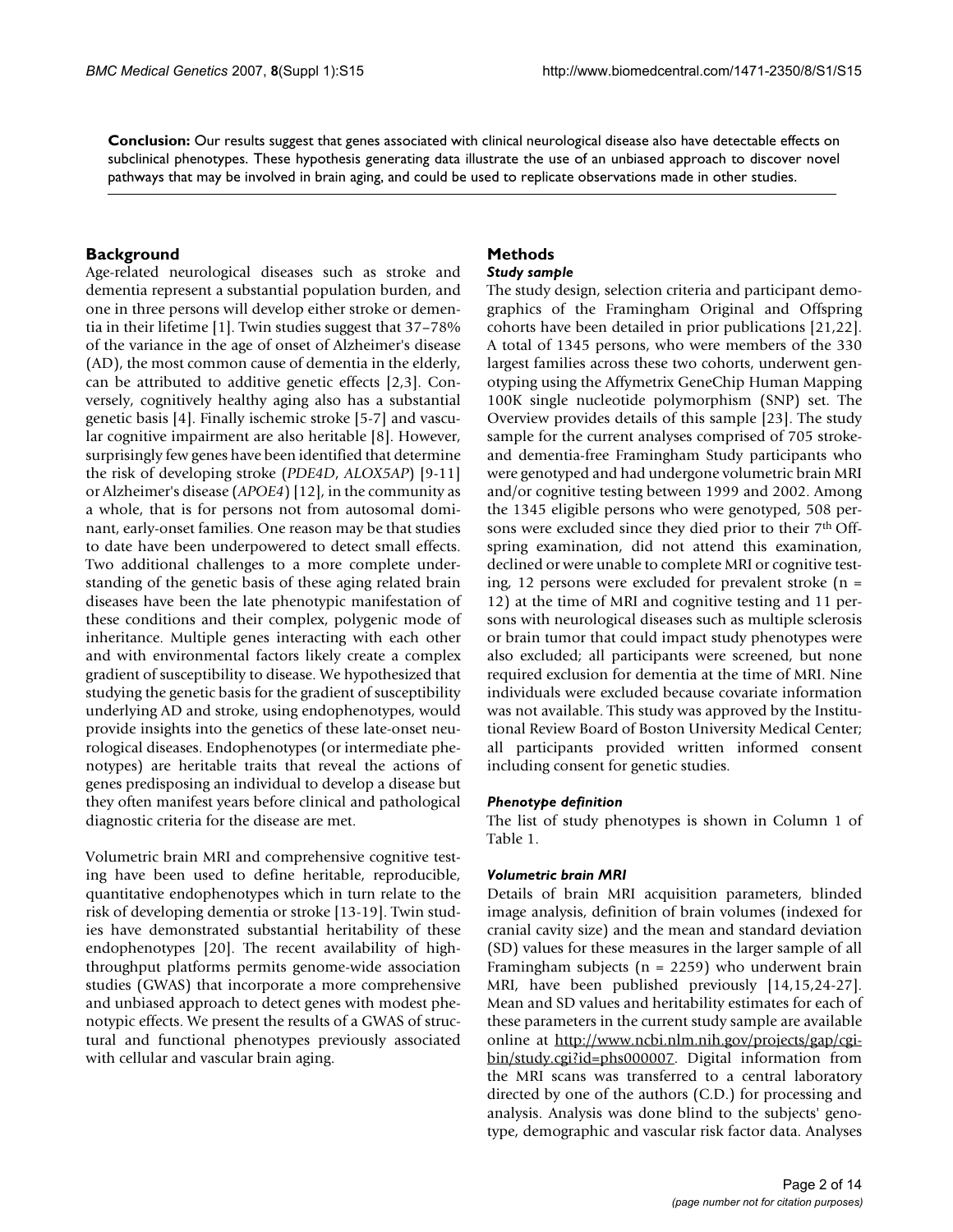#### **Table 1: Structural (Volumetric MRI) and Functional (Cognitive Testing) Brain Aging Phenotypes**

|                                                                                                                                               | Exam cycle              |     |                                                   |                                  |                                                                                                                                                                                                                                                                                                                       |
|-----------------------------------------------------------------------------------------------------------------------------------------------|-------------------------|-----|---------------------------------------------------|----------------------------------|-----------------------------------------------------------------------------------------------------------------------------------------------------------------------------------------------------------------------------------------------------------------------------------------------------------------------|
| <b>Phenotypic Trait (Abbreviated</b><br>Variable Name)                                                                                        | <b>Number of traits</b> | N   | Original Cohort (Exam 26)                         | <b>Offspring Cohort (Exam 7)</b> | <b>Covariates Used to Create</b><br>Multivariable-Adjusted<br><b>Residuals</b>                                                                                                                                                                                                                                        |
| <b>Volumetric Brain MRI*</b>                                                                                                                  |                         |     |                                                   |                                  |                                                                                                                                                                                                                                                                                                                       |
| Total Cerebral Brain Volume (ATCBV)                                                                                                           | $\mathbf{I}$            | 705 | Original Cohort & Offspring data are pooled       |                                  | Age, age-squared, sex, current<br>smoking status, diabetes, systolic<br>blood pressure, anti-hypertensive<br>drugs, atrial fibrillation, EKG-LVH<br>at Offspring examination 7 and<br>Original cohort 26; data from<br>sex-specific regressions pooled.                                                               |
| Frontal Brain volume (AFBV)                                                                                                                   |                         | 705 |                                                   |                                  |                                                                                                                                                                                                                                                                                                                       |
| Parietal Brain Volume (APBV)                                                                                                                  |                         | 705 |                                                   |                                  |                                                                                                                                                                                                                                                                                                                       |
| Occipital Brain Volume (AOBV)                                                                                                                 |                         | 705 |                                                   |                                  |                                                                                                                                                                                                                                                                                                                       |
| Temporal Brain volume (ATBV)                                                                                                                  |                         | 705 |                                                   |                                  |                                                                                                                                                                                                                                                                                                                       |
| Hippocampal Volume (AHPV)                                                                                                                     |                         | 327 |                                                   |                                  |                                                                                                                                                                                                                                                                                                                       |
| Lateral Ventricular Volume (ALVV) <sup>+</sup>                                                                                                |                         | 705 |                                                   |                                  |                                                                                                                                                                                                                                                                                                                       |
| Temporal Horn Volume (LTHBV)+                                                                                                                 |                         | 705 |                                                   |                                  |                                                                                                                                                                                                                                                                                                                       |
| White Matter Hyperintensity Volume<br>(BMRIZLWMHVMV) [Age-, sex-<br>specific Z-score of log-normalized<br>white matter hyperintensity volume] |                         | 705 |                                                   |                                  | Current smoking status, diabetes,<br>systolic blood pressure, anti-<br>hypertensive drugs, atrial<br>fibrillation, EKG-LVH at Offspring<br>examination 7 and Original<br>cohort 26; data from sex-specific<br>regressions pooled.                                                                                     |
| <b>Cognitive Test Performance</b>                                                                                                             |                         |     |                                                   |                                  |                                                                                                                                                                                                                                                                                                                       |
| Factor I: Verbal Memory (FI)                                                                                                                  | ı                       |     | 694 Original cohort and Offspring data are pooled |                                  | Birth cohort by decade,<br>education, Framingham Stroke<br>Risk Profile score, plasma<br>homocysteine concentrations (at<br>the 20 <sup>th</sup> Original cohort and the<br>6 <sup>th</sup> Offspring examinations),<br>apolipoprotein E genotype (ε4<br>+ve/-ve); data from sex-specific<br>regressions were pooled. |
| Factor 2: Visual Memory and<br>Organization (F2)                                                                                              |                         | 694 |                                                   |                                  |                                                                                                                                                                                                                                                                                                                       |
| Factor 3: Measure of attention and<br>executive function-Trails A and B (F3)                                                                  |                         | 694 |                                                   |                                  |                                                                                                                                                                                                                                                                                                                       |
| Boston Naming Test (Nam)                                                                                                                      |                         | 694 |                                                   |                                  |                                                                                                                                                                                                                                                                                                                       |
| Similarities (Sim)                                                                                                                            |                         | 694 |                                                   |                                  |                                                                                                                                                                                                                                                                                                                       |
| Wide-Range Achievement Test<br>(WRAT)                                                                                                         |                         | 694 |                                                   |                                  |                                                                                                                                                                                                                                                                                                                       |

\*All MRI volumes were expressed as a ratio of total intracranial volume (TCV), trait names used in this table correspond to trait names posted at the website; an 'A' preceding the trait name refers to the multivariable adjusted residual.

† Log-normalized values of these traits were used. Website <http://www.ncbi.nlm.nih.gov/projects/gap/cgi-bin/study.cgi?id=phs000007>.

were done using semi-automated measurements of pixel distributions based on mathematical modeling of MRI pixel intensity histograms for cerebrospinal fluid and brain matter (white matter and gray matter) to determine the optimal pixel intensity threshold that distinguished cerebrospinal fluid (CSF) from brain matter. Brain volume was determined in coronal sections by manually outlining the intracranial vault above the tentorium to determine the total cranial volume (TCV). Next, the skull and other non-brain tissues were removed from the image, followed by mathematical modeling to determine total brain volume (TBV). TBV included the supratentorial gray and white matter and excluded the CSF. We used the ratio of TBV to TCV (Total Cerebral Brain Volume, TCBV) as a measure of brain volume to correct for differences in

head size. Regional brain volumes were measured as the sum of the segmented right and left lobar volumes for that region indexed to the intracranial volume; frontal (FBV), parietal (PBV), occipital (OBV) and temporal (TBV) lobar brain volumes and the regional brain volume of the hippocampus (based on hand-drawn outlines) were assessed. Two measures of ventricular volume were used: the lateral ventricular volume, and the temporal horn volume each of which was measured as the sum of the volumes for two sides, log-normalized and indexed over TCV. Finally the white matter hyperintensity volume was measured as a zscore within 10-year age- and sex-specific categories of the logarithmically transformed continuous variable (WMH). All analyses were performed using a custom-designed image analysis package, QUANTA 6.2, operating on a Sun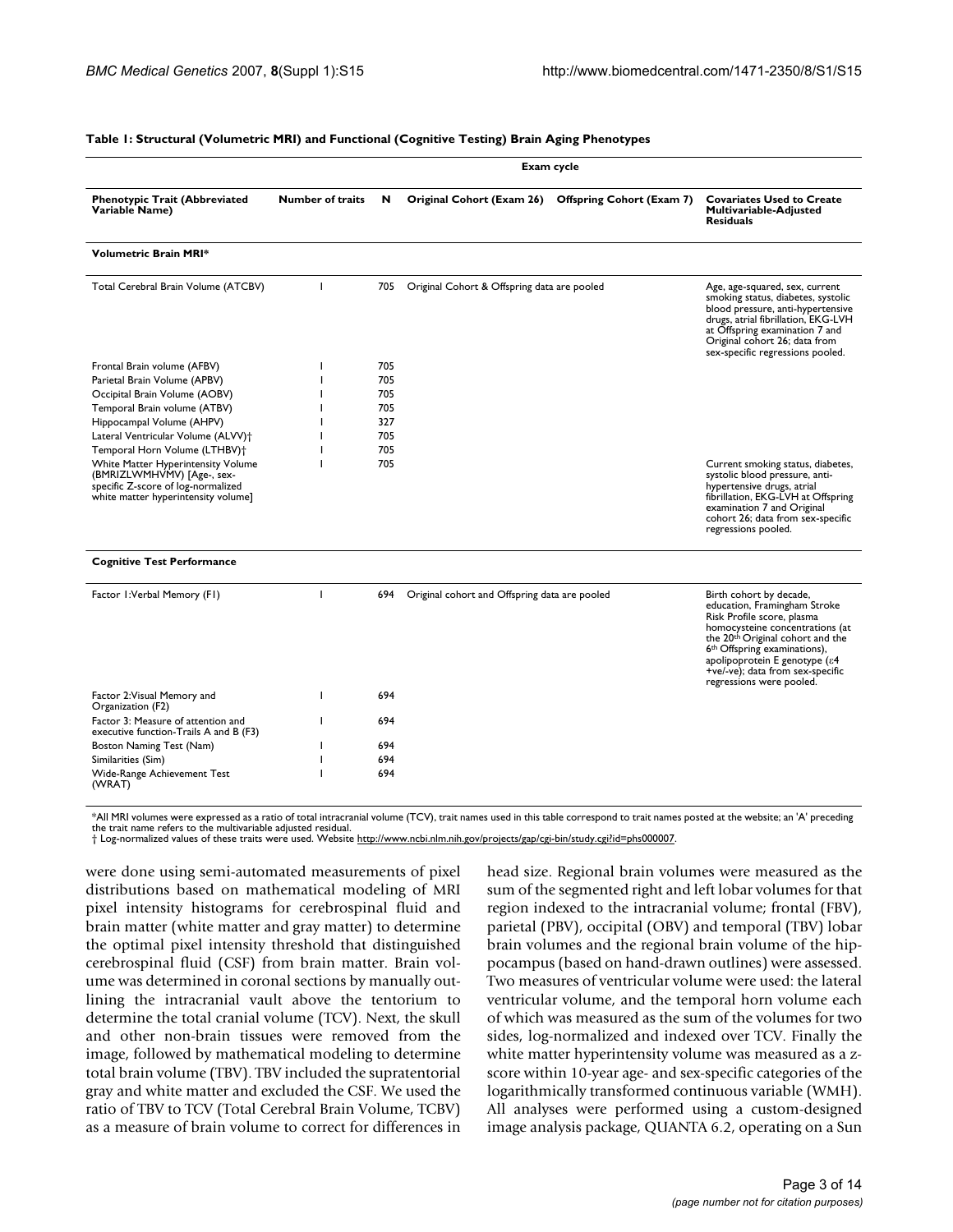Microsystems (Santa Clara, CA) Ultra 5 workstation. The inter-rater reliabilities ranged between 0.90 and 0.94 for TCV, TCB, regional brain and ventricular volumes and white matter hyperintensities, and intra-rater reliabilities average 0.98 across all measures.

#### *Cognitive measures*

Subjects were administered a neuropsychological test battery using standard administration protocols and trained examiners. Details of the tests administered and normative values for the Framingham Original and Offspring cohorts have been previously published [13,28]. Since individual cognitive tests are scored measured on different scales and since scores are known to be associated with age and sex, we transformed the variables, separately by sex, to obtain variables that are comparable across tests. First, natural logarithmic transformations were applied to normalize raw scores that had a skewed distribution. Next, each variable was regressed on age and residuals from these regressions were standardized using a z-score transformation. The resulting standardized cognitive test scores were then either summed to create 3 factors, each characterizing a specific cognitive domain: verbal memory (Factor 1, F1), visuospatial memory and organization (Factor 2, F2) and attention and executive function (Factor 3, F3), or were used individually (Similarities [Sim], Boston Naming Test [BNT] and Wide Range Achievement Tests [WRAT]). Details of test source and parameters used to define each individual test and factor are outlined in Additional data file 1, table 1.

#### *Genotyping*

The Overview [23] describes the Affymetrix 100K SNP GeneChip genotyping [http://gmed.bu.edu/about/geno](http://gmed.bu.edu/about/genotyping.html) [typing.html](http://gmed.bu.edu/about/genotyping.html) and the Marshfield short-tandem repeat genotyping performed by the Mammalian Genotyping Service [http://research.marshfieldclinic.org/genetics.](http://research.marshfieldclinic.org/genetics) Only the SNP data were used for GWA studies whereas both SNP and STR data were combined for linkage analyses.

#### *Statistical analysis*

As detailed in the Overview [23], we used linear models adjusting for first degree relationships via generalized estimating equations (GEE) and family based association tests (FBAT). All tests were performed using additive genetic models to relate qualifying SNPs to multivariableadjusted residuals of the 9 MRI measures and the 6 cognitive factors/tests described earlier. Qualifying SNPs (n = 70,897) were defined as autosomal SNPs with genotypic call rate  $\geq 80\%$ , minor allele frequency  $\geq 10\%$  and in Hardy-Weinberg equilibrium with  $p \geq 0.001$ . Additionally, for FBAT analyses  $\geq 10$  informative families were required. For the linkage analyses, we used Merlin software to compute multipoint identity-by-descent utilizing

10,592 informative SNPs and 613 short tandem repeats selected to minimize LD [29,30]; we then used maximum variance component analyses in SOLAR to compute LOD scores as a measure of linkage [31].

Multivariable-adjusted trait residuals for the phenotypic traits listed in Table 1 were computed using linear regression and the full set of all Framingham Study participants in whom the phenotype of interest was available. For the MRI analyses, residuals were derived from multivariable linear regressions in SAS [32], adjusting for the variables that we had previously found were related to MRI measures: age and if appropriate age-squared, current smoking status, systolic blood pressure in mm Hg, use of antihypertensive drugs and presence or absence of diabetes mellitus, atrial fibrillation and electrocardiographic left ventricular hypertrophy. Similarly, residuals were derived for each cognitive measure from multiple linear regressions and adjusting for the following covariates: birth cohort by decade, education (high school, high school graduate, some college or college graduate), Framingham Stroke Risk Profile score, plasma homocysteine concentrations (at the  $20<sup>th</sup>$  Original cohort and the  $6<sup>th</sup>$  Offspring examinations) and apolipoprotein E genotype (ε4 +ve/ -ve). Unless otherwise specified, covariate data for all 15 phenotypic measures were drawn from the 26<sup>th</sup> Original cohort and the 7<sup>th</sup> Offspring examinations. Data from sexspecific regressions were pooled for the SNP-phenotype association and linkage analyses. Winsorized residuals (truncating extreme values at  $\pm$  3.5 standard deviations) were used for linkage analysis of phenotypes with departures from normality as assessed by skewness and kurtosis (TBV, temporal horn volume, F1, F2, F3, Sim, BNT and WRAT).

#### *Presentation of results*

We used several strategies to explore the resulting phenotype-SNP association and linkage results. First, we used an unbiased approach and collated the 50 strongest phenotype-SNP associations (those with the smallest p-value) including 25 phenotype-SNP associations each for GEE and FBAT analyses, and all linkage results with a LOD score > 2.0. All SNPs were annotated using the UCSC genome browser tables <http://genome.ucsc.edu/> [33,34] to examine if the SNP was within a gene and to identify this gene.

Next, we examined the data for genes with pleiotropic effects. We assessed if genes that were associated with TCBV or WMH at p < 0.001 (as primary structural indicators of cellular and vascular brain damage) were also associated with at least two of the other brain MRI measures  $(p < 0.01)$ . We also evaluated if genes that were associated with lower scores on either F1 or F3 at  $p < 0.001$  (as primary indicators of amnestic, Alzheimer-type and vascular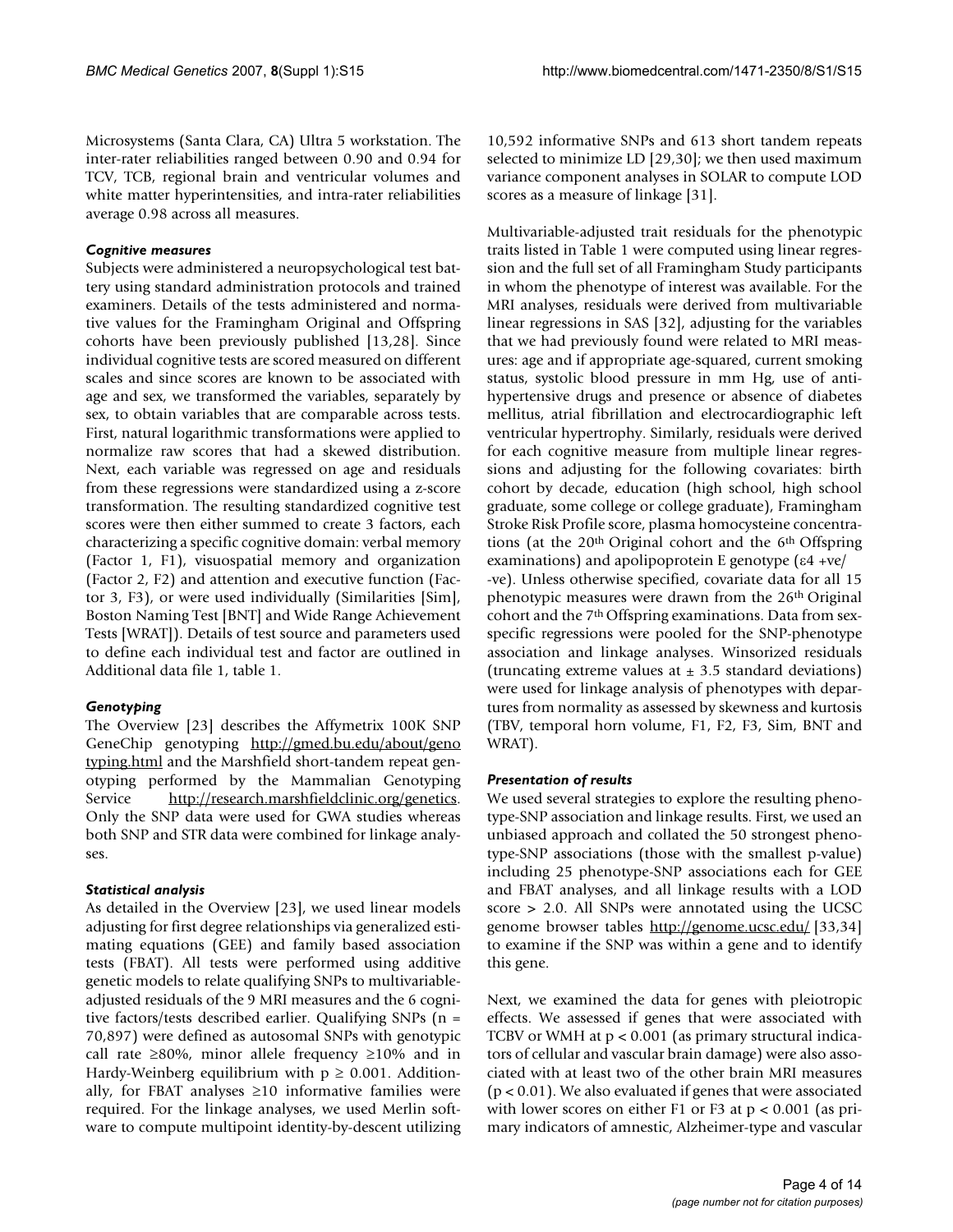cognitive impairment) seemed associated with other cognitive test measures.

Finally, we investigated SNP associations in candidate genes. There are few candidate genes that have been directly linked in prior studies to the endophenotypes described in these analyses. Hence, we investigated genes previously reported to be associated with stroke, Alzheimer's disease, brain aging and vascular dementia in established databases including the NCBI Gene, PubMed and OMIM databases [35], the Alzforum Alzgene database <http://www.alzforum.org/res/com/gen/alzgene> [36], and the Science of Aging Knowledge Environment genes/intervention database [http://sageke.sciencemag.org/cgi/](http://sageke.sciencemag.org/cgi/genesdb) [genesdb](http://sageke.sciencemag.org/cgi/genesdb) [37]. All SNPs within 60 kb of the candidate genes (listed in Additional data file 1, Additional table 2) were examined for association with the 15 phenotypic traits described in this paper. Only phenotype-SNP associations with a p-value < 0.001 are described in Table 4.

#### **Results**

The brain aging phenotypic traits available in the Framingham Study 100K SNP resource with details of the sample size, statistical transformation and details of the covariates used for multivariable adjustment of each phenotype are provided in Table 1. The mean age of the 705 subjects was  $62 \pm 12$  years, 46% were male, 79 were from the Original Framingham cohort (enrolled in 1948–50) while 626 belonged to the Offspring cohort. Table 2 (sections a and b) provide the top twenty-five phenotype-SNP associations ranked in order by lowest p-value for the GEE and FBAT models and Table 2 (section c) presents the phenotype-SNP associations with LOD scores  $\geq 2.0$  and the corresponding 1.5 – LOD support interval. The strongest phenotype-SNP association in GEE analyses was between a SNP on the retinal cadherin gene *CDH4* and TCBV  $(rs1970546; p = 3.7 \times 10^{-8})$  and this was the only association that achieved genome-wide significance if we applied a conservative Bonferroni correction as detailed in the Overview ( $p < 5 \times 10^{-8}$ ); in FBAT analyses the strongest phenotype-gene association was between a SNP on the gene *SORL1* (rs1131497;  $p = 3.2 \times 10^{-6}$ ) and performance in Sim, a test of abstract reasoning. Assuming an additive genetic model, a minor allele frequency of10% and a very conservative α of  $1 \times 10^{-8}$  we had an 80% power to detect an effect of 0.52 standard deviations (SD) in a given variable. For TCBV this translates to an effect size of 1.71% equivalent to8.5 years of brain aging.

We had previously reported high heritability for WMH. In the current analyses examining associations between individual SNPs and WMH there was one association that was in the top 50 and others that were in the top 100, but none were within the arbitrarily chosen cut-off for Table 2 which only details the top 25 phenotype-SNP associations. In FBAT analyses, rs1822285 and rs166085, on chromosomes 11 and 5 respectively, were associated with WMH ( $p = 6.4 \times 10^{-5}$  and  $9.3 \times 10^{-5}$ ) but these SNPs are not within known genes. In GEE analyses, two SNPs on the biologically plausible gene *CLDN10* or claudin 10, an integral membrane protein that is a component of the tight junction, were related to WMH (rs10508012 and rs10508013,  $p = 3.3 \times 10^{-5}$  and  $4.9 \times 10^{-5}$ ). Other extragenic SNPs and SNPs on biologically interesting genes (the glial growth factor *NRG1* and the potassium channel protein *KCNMA1*) were also associated with WMH with p values in the  $10^{-5}$  to  $10^{-4}$  range. We again observed the linkage between WMH and a region on chromosome 4 that we had previously reported [38]. Within this linkage peak (1.5 LOD support interval) were biologically interesting candidate genes such as *EVC* and *EVC1* related to the Ellis van Creveld syndrome and *GRK4*, previously related to salt-sensitive hypertension [39,40].

We observed that performance on the Wide-Range Achievement Test (WRAT), a test of reading ability, was linked to a region on chromosome 18p with a maximum LOD score of 5.1 at rs1846090. The 1.5 LOD support interval of this linkage peak includes an STR marker, D18S53, that has been associated with dyslexia in some prior studies [41] although not in others [42]. In the current study the observed LOD score for WRAT at D18S53 (GATA11A06) was 2.5.

Table 3 provides all phenotype-SNP associations with a GEE or FBAT  $p < 0.001$  for a key phenotype identified a priori, and a GEE or FBAT p < 0.01 for at least two other phenotypes within each of two groups of related phenotypes. These two groups were the brain MRI parameters (with TCBV and WMH as the key phenotypes) and the cognitive tests (run once with F1 and once with F3 as the key phenotype). If adjacent SNPs were in significant linkage disequilibrium [LD] ( $r^2 > 0.80$ ) results are only presented for the strongest phenotype-SNP association noted within the LD block. For the MRI parameters, GEE models identified 10 SNPs and FBAT models identified 7 SNPs using TCBV as the index phenotype and none using WMH as the index phenotype; among these were 4 SNPs on *PDE3A* and one each on *PDE4B* and *SCN8*. For the cognitive phenotypes GEE models identified 7 phenotype-SNP associations using F1 as the key phenotype and 4 using F3 as the key phenotype; FBAT models did not identify any phenotype-SNP associations meeting these prespecified criteria.

We identified 163 potential candidate genes and looked for phenotype-SNP associations using all SNPs on the 100K Affymetrix gene chip that were within 60 kb of the candidate gene. 23 genes had no analyzable SNPs within the 100K Affymetrix gene chip while 140 genes had 1430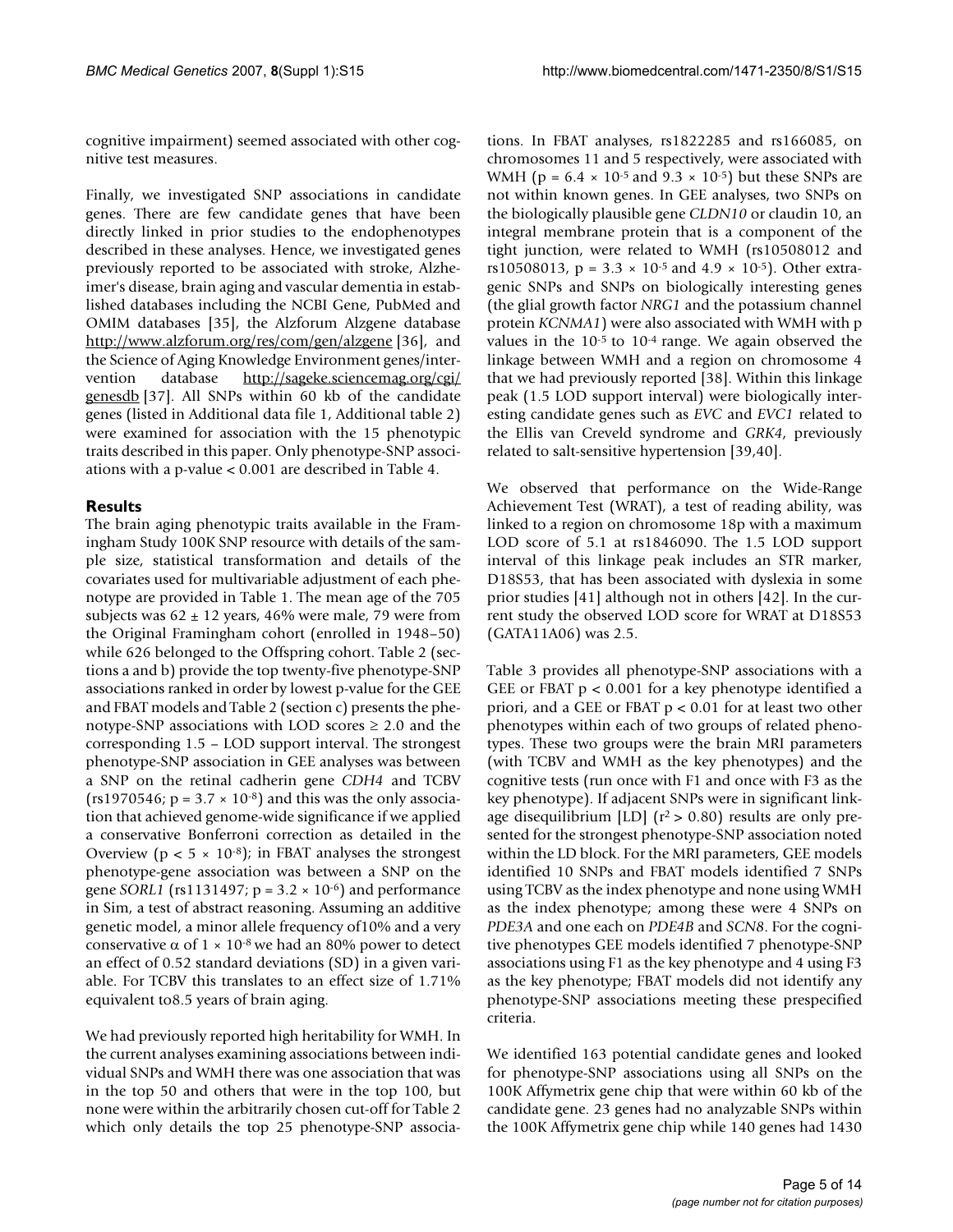#### **Table 2: Structural and Functional Brain Aging (MRI and Cognitive Testing) Phenotypes† for FHS 100K Project: Results of Association and Linkage Analyses**

| 2, section a: GEE, Top 25 p-values |  |  |  |  |
|------------------------------------|--|--|--|--|
|------------------------------------|--|--|--|--|

| Phenotype      | <b>SNP</b>  | Chromosome              | <b>Physical location</b><br><b>GEE p-value</b> |                      |           | FBAT p-value Gene Region (within 60 kb) |
|----------------|-------------|-------------------------|------------------------------------------------|----------------------|-----------|-----------------------------------------|
| <b>ATCBV</b>   | rs1970546   | ${\bf 20}$              | 59287333                                       | $4.0 \times 10^{-8}$ |           | 0.005 CDH4                              |
| F3             | rs2179965*  | L                       | 88514033                                       | $1.1 \times 10^{-6}$ | 0.013     |                                         |
| Nam            | rs1155865   | 4                       | 67562623                                       | $1.6 \times 10^{-6}$ | 0.554     |                                         |
| F3             | rs2832077   | 21                      | 29062892                                       | $1.8 \times 10^{-6}$ | 0.007     |                                         |
| F <sub>2</sub> | rs2352904   | 4                       | 48442551                                       | $2.1 \times 10^{-6}$ | 0.012     |                                         |
| F <sub>2</sub> | rs6914079*  | 6                       | 14704344                                       | $2.2 \times 10^{-6}$ | 0.018     |                                         |
| F <sub>2</sub> | rs9325032   | 5                       | 146395409                                      | $2.8 \times 10^{-6}$ | 0.008     |                                         |
| ALLV           | rs2847476   | $\mathbf{H}$            | 113696226                                      | $3.0 \times 10^{-6}$ |           | 0.001 NNMT                              |
| Sim            | rs3891355   | 12                      | 105453162                                      | $3.2 \times 10^{-6}$ | 0.089     | POLR3B, RFX4                            |
| <b>ATBV</b>    | rs5028798   | П                       | 34562011                                       | $3.3 \times 10^{-6}$ | 0.394 EHF |                                         |
| Nam            | rs530965    | $\mathbf{H}$            | 78742749                                       | $3.5 \times 10^{-6}$ | 0.119     |                                         |
| Nam            | rs9303401   | 17                      | 54202944                                       | $4.9 \times 10^{-6}$ | 0.099     | PPMIE                                   |
| AFBV           | rs952700    | $\mathbf{H}$            | 99090946                                       | $5.7 \times 10^{-6}$ |           | 0.003 CNTN5                             |
| F3             | rs1031381   | П                       | 133593892                                      | $6.0 \times 10^{-6}$ |           | 0.075 NCAPD3                            |
| F <sub>2</sub> | rs10489896* | L                       | 230890353                                      | $6.2 \times 10^{-6}$ |           | 0.109 TARBPI                            |
| <b>WRAT</b>    | rs9300212   | 12                      | 33592433                                       | $8.2 \times 10^{-6}$ | 0.002     |                                         |
| Nam            | rs1831521   | 9                       | 90488911                                       | $8.4 \times 10^{-6}$ |           | 0.002 DIRAS2                            |
| F3             | rs934299    | $\overline{2}$          | 137172672                                      | $9.0 \times 10^{-6}$ | 0.318     |                                         |
| <b>ALTHBV</b>  | rs360929    | $\overline{\mathbf{4}}$ | 153265305                                      | $9.1 \times 10^{-6}$ | 0.055     |                                         |
| F <sub>2</sub> | rs2893363   | $\overline{7}$          | 29952294                                       | $9.6 \times 10^{-6}$ |           | 0.812 C7orf41                           |
| <b>WRAT</b>    | rs10502991  | 8                       | 50243287                                       | $1.0 \times 10^{-5}$ | 0.001     |                                         |
| <b>APBV</b>    | rs2769965   | 9                       | 79048598                                       | $1.1 \times 10^{-5}$ | 0.012     |                                         |
| APBV           | rs719435    | $\overline{7}$          | 31324796                                       | $1.1 \times 10^{-5}$ |           | 0.188 CCDC129                           |
| FI.            | rs9292769   | 5                       | 40433668                                       | $1.1 \times 10^{-5}$ | 0.163     |                                         |
| Nam            | rs10506718  | 12                      | 75377929                                       | $1.1 \times 10^{-5}$ | 0.402     |                                         |
|                |             |                         |                                                |                      |           |                                         |

**2, section b: FBAT, Top 25 p-values**

| Trait          | <b>SNP</b> | Chromosome     | <b>Physical location</b> | <b>GEE p-value</b> |                            | FBAT p-value Gene Region(s) (within 60 kb) |
|----------------|------------|----------------|--------------------------|--------------------|----------------------------|--------------------------------------------|
|                |            |                |                          |                    |                            |                                            |
| <b>ALLV</b>    | rs7124781  | П              | 42513374                 | 0.008              | $2.0 \times 10^{-7}$       |                                            |
| <b>Sim</b>     | rs1131497  | П              | 121007955                | 0.008              | $3.2 \times 10^{-6}$ SORLI |                                            |
| <b>WRAT</b>    | rs10506065 | 12             | 30342307                 | 0.050              | $5.0 \times 10^{-6}$       |                                            |
| <b>AFBV</b>    | rs3852286  | $\overline{7}$ | 140126618                | 0.145              | $6.5 \times 10^{-6}$       | <b>BRAF and MRPS33</b>                     |
| <b>WRAT</b>    | rs4529807  | 10             | 22358107                 | 0.013              | $1.1 \times 10^{-5}$       | <b>DNAICI</b>                              |
| F <sub>3</sub> | rs847342   | 14             | 71805791                 | 0.441              | $1.3 \times 10^{-5}$       | RGS6                                       |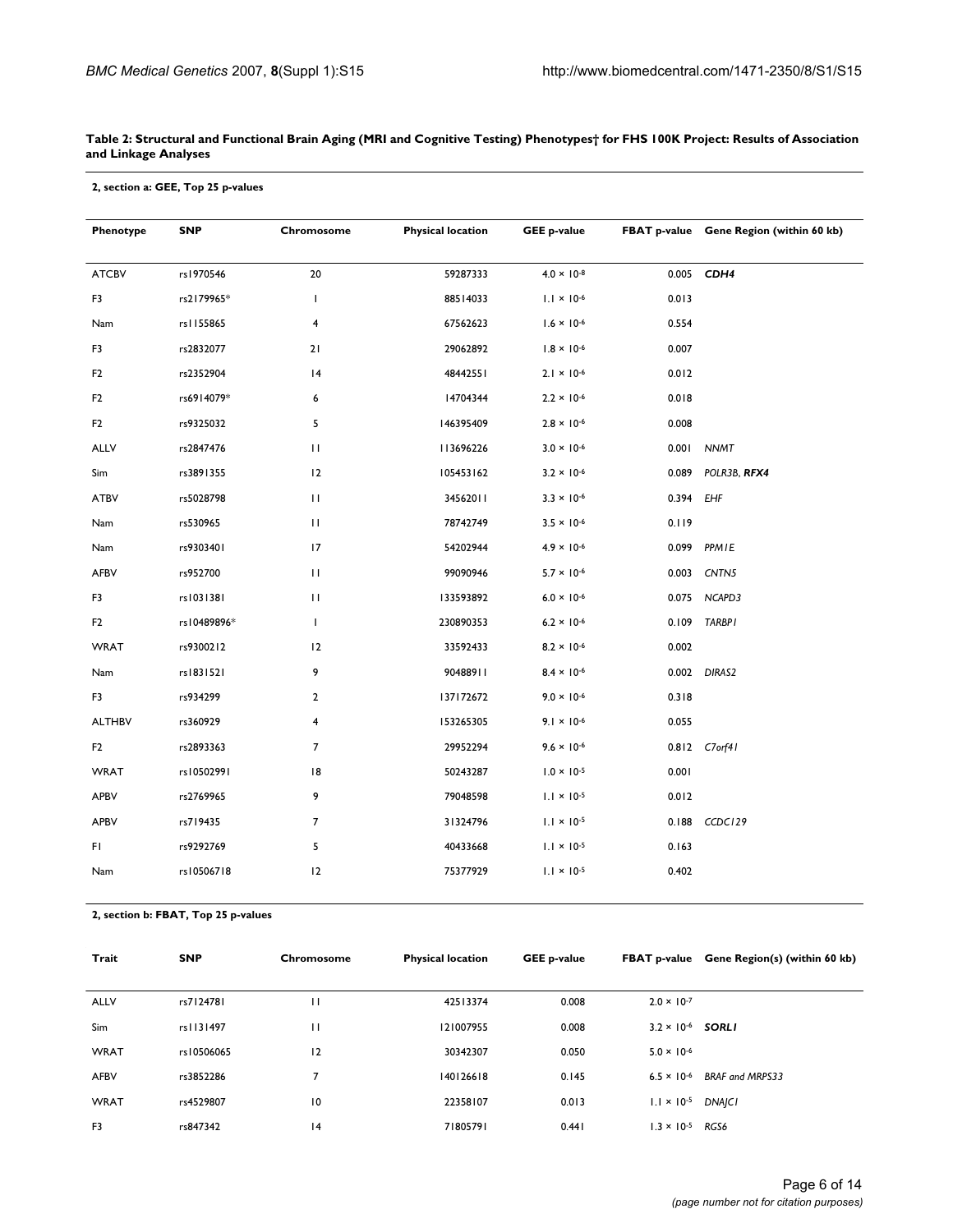| AFBV           | rs719775   | 3              | 64366493             | 0.001 | $1.8 \times 10^{-5}$        |                                    |
|----------------|------------|----------------|----------------------|-------|-----------------------------|------------------------------------|
| Sim            | rs936111   | 15             | 99376659             | 0.014 | $2.1 \times 10^{-5}$ LRRKI  |                                    |
| <b>ATBV</b>    | rs2143881  | 6              | 50960846             | 0.077 | $2.1 \times 10^{-5}$ TFAP2B |                                    |
| <b>AHPV</b>    | rs9293140  | 5              | 24643203             | 0.092 | $2.1 \times 10^{-5}$ CDH10  |                                    |
| AFBV           | rs9288446* | $\overline{2}$ | 212907533            | 0.001 | $2.3 \times 10^{-5}$ ERBB4  |                                    |
| <b>APBV</b>    | rs1472962  | 4              | 95949555             | 0.004 | $3.1 \times 10^{-5}$ PDLIM5 |                                    |
| <b>ATBV</b>    | rs2793772  | 13             | 99029574             | 0.047 | $3.3 \times 10^{-5}$ CLYBL  |                                    |
| F <sub>2</sub> | rs1333583  | 3              | 82037151             | 0.031 | $3.4 \times 10^{-5}$        |                                    |
| <b>ATBV</b>    | rs10497352 | $\overline{2}$ | 170781278            | 0.005 | $3.6 \times 10^{-5}$ ZNF650 |                                    |
| FI.            | rs497836   | 13             | 93605509             | 0.020 | $3.8 \times 10^{-5}$ GPC6   |                                    |
| <b>APBV</b>    | rs6459928  | $\overline{7}$ | 158428045            | 0.271 | $4.0 \times 10^{-5}$ VIPR2  |                                    |
| AHPV           | rs1963442  | 3              | 75872661             | 0.046 | $4.3 \times 10^{-5}$ ZNF717 |                                    |
| <b>APBV</b>    | rs10503238 | 8              | 4027465              | 0.002 | $4.4 \times 10^{-5}$        |                                    |
| F <sub>2</sub> | rs2861215  | 2              | 77958447             | 0.006 | $4.7 \times 10^{-5}$        |                                    |
| Nam            | rs9311168  | 3              | 37952421             | 0.067 | $4.9 \times 10^{-5}$ CTDSPL |                                    |
| F <sub>2</sub> | rs2029395  | $\overline{2}$ | $1.8 \times 10^{-8}$ | 0.027 |                             | $4.9 \times 10^{-5}$ TTN, FLJ39502 |
| <b>ATCBV</b>   | rs10510717 | 3              | 41307494             | 0.005 | $5.0 \times 10^{-5}$ CTNNBI |                                    |
| <b>ATBV</b>    | rs1433527  | $\mathbf{2}$   | $1.8 \times 10^{-8}$ | 0.028 | $5.1 \times 10^{-5}$ DDX18  |                                    |

|                                         |  | Table 2: Structural and Functional Brain Aging (MRI and Cognitive Testing) Phenotypes† for FHS 100K Project: Results of Association |
|-----------------------------------------|--|-------------------------------------------------------------------------------------------------------------------------------------|
| and Linkage Analyses <i>(Continued)</i> |  |                                                                                                                                     |

**2, section c: Linkage Peaks with LOD scores** ≥ **2.0.**

| Trait                          | <b>SNP</b> closest to<br>linkage peak | Chromosome  | <b>Physical location</b> | $1.5 - LOD$<br>support interval<br>start | 1.5 - LOD support LOD score<br>interval end |      |
|--------------------------------|---------------------------------------|-------------|--------------------------|------------------------------------------|---------------------------------------------|------|
|                                |                                       |             |                          |                                          |                                             |      |
| WATBV <sup>+</sup>             | rs1547275                             | 9           | 79548023                 | 76128637                                 | 86702472                                    | 2.81 |
| WF3+                           | rs2975420                             | 8           | 19534278                 | 12651557                                 | 22836499                                    | 2.20 |
| WNam <sup>+</sup>              | rs2765241                             |             | 62439617                 | 59085658                                 | 67006164                                    | 2.95 |
| WNam <sup>+</sup>              | rs293966                              | П           | 26536069                 | 21237681                                 | 33363547                                    | 2.14 |
| WWRAT+                         | rs10512187                            | 9           | 87400439                 | 84893406                                 | 110115339                                   | 2.04 |
| WWRAT+                         | rs1328822                             | 3           | 93605666                 | 87815515                                 | 97536766                                    | 2.50 |
| <b>WWRAT</b> †                 | rs1846090                             | 18          | 14573728                 | 13423610                                 | 19583575                                    | 5.10 |
| WWRAT+                         | rs10518241                            | $ 9\rangle$ | 3540074                  | 1888178                                  | 6189414                                     | 2.33 |
| <b>BMRIZLWMH</b><br><b>VMV</b> | rs4426714                             | 4           | 5052671                  | 105905                                   | 9505355                                     | 2.20 |
| <b>BMRIZLWMHV</b><br><b>MV</b> | rs236535                              | 17          | 65788911                 | 59677087                                 | 68475624                                    | 2.09 |

Autosomal SNPs with genotypic call rate ≥ 80%, minor allele frequency ≥ 10%, Hardy-Weinberg test p ≥ 0.001, and ≥10 informative families for FBAT. Genes in bold are<br>highlighted in discussion<br>\*Indicates a similar result fo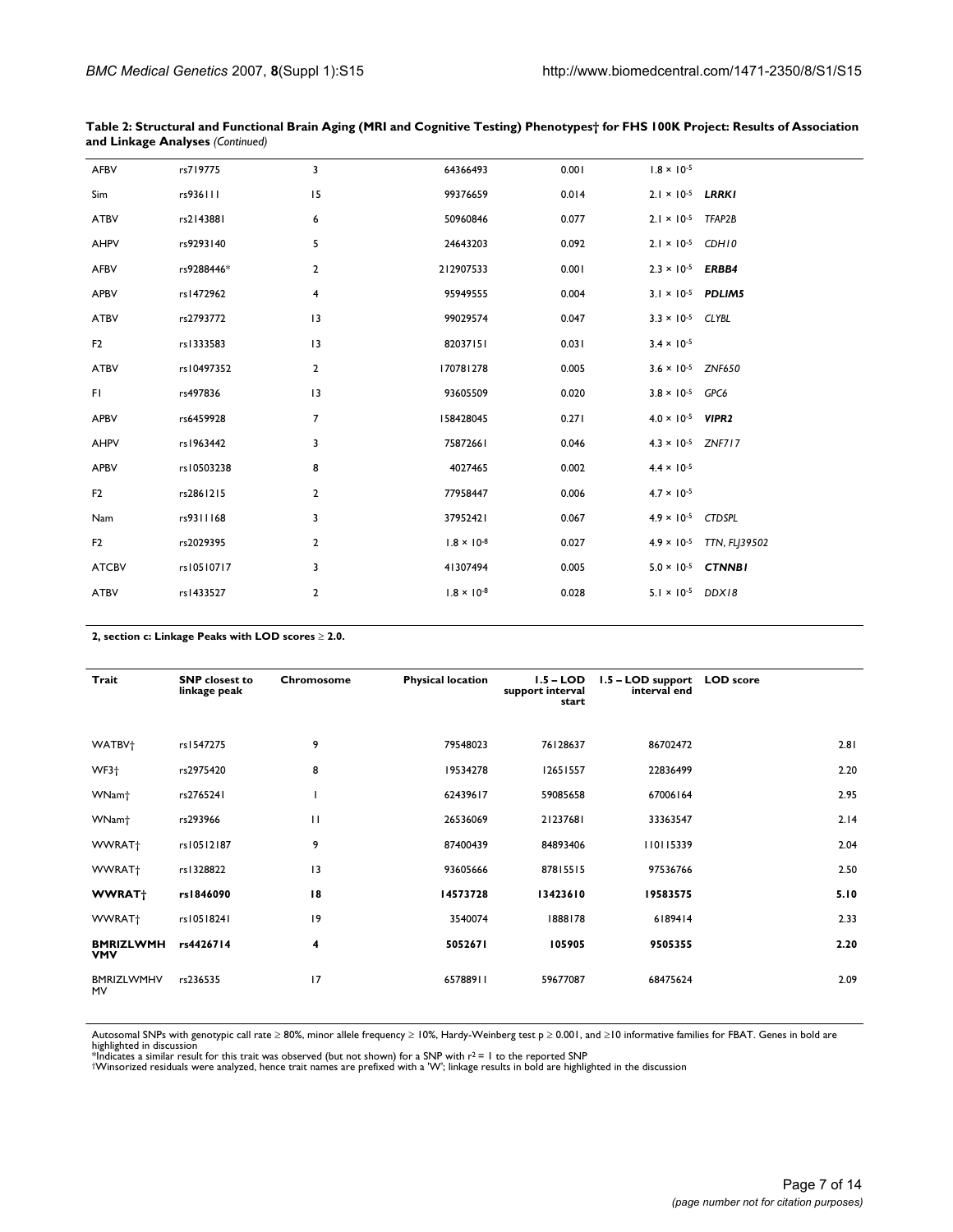| Selected Phenotype: (p <<br>0.001) | <b>SNP</b>              | Chr          | <b>Physical Position</b> | Gene           | MRI phenotype showing strongest<br>association with SNP | <b>GEE p-value</b>   |
|------------------------------------|-------------------------|--------------|--------------------------|----------------|---------------------------------------------------------|----------------------|
| <b>TCBV</b>                        | rs646860                | <sup>1</sup> | 60310322                 | Cl orf87       | <b>APBV</b>                                             | $6.5 \times 10^{-4}$ |
| <b>TCBV</b>                        | rs7763081               | 6            | 53816274                 | <b>LRRC1</b>   | <b>ATCBV</b>                                            | $6.5 \times 10^{-4}$ |
| <b>TCBV</b>                        | rs1444644               | 12           | 20457227                 | PDE3A          | <b>ATBV</b>                                             | $8.8 \times 10^{-5}$ |
| <b>TCBV</b>                        | rs10505865              | 12           | 20453861                 | PDE3A          | <b>AFBV</b>                                             | $1.4 \times 10^{-4}$ |
| <b>TCBV</b>                        | rs1444645               | 12           | 20457264                 | PDE3A          | <b>ATBV</b>                                             | $1.8 \times 10^{-4}$ |
| <b>TCBV</b>                        | rs1444629               | 12           | 20454174                 | PDE3A          | <b>ATCBV</b>                                            | $2.7 \times 10^{-4}$ |
| <b>TCBV</b>                        | rs303816                | 12           | 50469752                 | <b>SCN8A</b>   | <b>ATCBV</b>                                            | $6.1 \times 10^{-4}$ |
| <b>TCBV</b>                        | rs2827980+              | 21           | 23524857                 |                | <b>ATCBV</b>                                            | $5.9 \times 10^{-5}$ |
| <b>TCBV</b>                        | rs9297594 <sup>+</sup>  | 8            | 120287483                |                | <b>AFBV</b>                                             | $1.3 \times 10^{-4}$ |
| <b>TCBV</b>                        | rs10512927 <sup>+</sup> | 5            | 50346833                 |                | <b>ATCBV</b>                                            | $8.5 \times 10^{-4}$ |
| Selected Phenotype: (p <<br>0.001  | <b>SNP</b>              | Chr          | <b>Physical Position</b> | Gene           | Phenotype showing strongest<br>association with SNP     | <b>FBAT p-value</b>  |
| <b>TCBV</b>                        | rs7740148               | 6            | 35063681                 | <b>ANKSI</b>   | <b>AFBV</b>                                             | 0.003                |
| <b>TCBV</b>                        | rs6496742               | 15           | 89324040                 | <b>PRC1</b>    | <b>ATCBV</b>                                            | $6.4 \times 10^{-4}$ |
| <b>TCBV</b>                        | rs2788646               | ı            | 66518974                 | PDE4B          | <b>ATCBV</b>                                            | $3.3 \times 10^{-4}$ |
| <b>TCBV</b>                        | rs10500956†             | $\mathbf{H}$ | 23435031                 |                | <b>AFBV</b>                                             | 0.003                |
| <b>TCBV</b>                        | rs2059943+              | 8            | 107140783                |                | <b>ATCBV</b>                                            | $1.4 \times 10^{-4}$ |
| <b>TCBV</b>                        | rs853256 <sup>+</sup>   | 3            | 64290504                 |                | <b>AFBV</b>                                             | $7.5 \times 10^{-4}$ |
| <b>TCBV</b>                        | rs853260 <sup>+</sup>   | 3            | 64289592                 |                | <b>AFBV</b>                                             | $4.4 \times 10^{-4}$ |
| Selected Phenotype: (p <<br>0.001) | <b>SNP</b>              | Chr          | <b>Physical Position</b> | Gene           | Phenotype showing strongest<br>association with SNP     | <b>GEE p-value</b>   |
| FI.                                | rs4733809               | 8            | $1.29E + 08$             | TMEM75         | Sim                                                     | $1.5 \times 10^{-4}$ |
| FI.                                | rs3923615               | $\mathbf{H}$ | 24638108                 | LUZP2          | FI.                                                     | $1.1 \times 10^{-4}$ |
| FI.                                | rs10515155              | 17           | 53836943                 | RNF43          | FI                                                      | $3.6 \times 10^{-7}$ |
| FI.                                | rs1204116               | 6            | 62462055                 | <b>KHDRBS2</b> | FI.                                                     | $7.3 \times 10^{-4}$ |
| FI.                                | rs708891                | 12           | $1.18E + 08$             | CCDC60         | FI.                                                     | $4.7 \times 10^{-4}$ |
| FI.                                | rs10515159              | 17           | 54157692                 | RAD51C         | FI                                                      | $3.1 \times 10^{-4}$ |
| FI.                                | rs10506214              | 12           | 41397957                 |                | F <sub>3</sub>                                          | $5.8 \times 10^{-4}$ |
| F3                                 | rs608825                | ı            | $2.33E + 08$             | <b>EDARADD</b> | F3                                                      | $5.5 \times 10^{-4}$ |
| F <sub>3</sub>                     | rs957603                | 15           | 38796960                 | RAD51          | F3                                                      | $1.5 \times 10^{-4}$ |
| F <sub>3</sub>                     | rs10506214 <sup>+</sup> | 12           | 41397957                 |                | F3                                                      | $5.8 \times 10^{-4}$ |
| F3                                 | rs2109479               | 5            | 56979996                 |                | F <sub>3</sub>                                          | $4.2 \times 10^{-4}$ |

|                                                        | Table 3: SNP Associations with a GEE or FBAT p-value < 0.001 for selected phenotype and p values < 0.01 for at least two other |
|--------------------------------------------------------|--------------------------------------------------------------------------------------------------------------------------------|
| phenotypes within selected group of related phenotypes |                                                                                                                                |

Table is ordered by primary phenotype (TCBV, F1 or F3; whether significant phenotype-SNP association was based on GEE or FBAT p-value and then alphabetically by gene name. \* Genes in bold and highlighted in discussion; † SNPs were not within 60 KB of a known gene.

analyzable SNPs within 60 kb of the gene. Table 4 shows the candidate genes and all phenotype-SNP associations with a GEE or FBAT p-value < 0.001. In this analysis we included all SNPs regardless of MAF since in prior studies significant phenotype-SNP associations had been demonstrated for some of these genes with SNPs having MAF < 10%.

#### **Discussion**

This is the first GWA study of volumetric brain MRI and cognitive phenotypes in a community-based sample of adults with data drawn from two generations of persons within the same families. The complete results of the association and linkage analyses are available at our website [http://www.ncbi.nlm.nih.gov/projects/gap/cgi-bin/](http://www.ncbi.nlm.nih.gov/projects/gap/cgi-bin/study.cgi?id=phs000007)

[study.cgi?id=phs000007.](http://www.ncbi.nlm.nih.gov/projects/gap/cgi-bin/study.cgi?id=phs000007) This resource has the potential to detect novel susceptibility genes for brain aging, to examine the relevance within humans of promising candidate gene associations with these diseases reported in animal models, and to replicate findings observed in other cohort studies. We used several strategies to prioritize phenotype-SNP associations, but there remain other unique ways of looking at these data that we and others will continue to explore.

In our untargeted approach of ranking SNP associations by the strength of the p-value, we found several phenotype-SNP associations within biologically interesting genes (Table 2). The most exciting was a strong association between two SNPs in or adjacent to the gene *SORL1* and performance on tests of abstract reasoning (rs1131497; FBAT  $p = 3.2 \times 10^{-6}$  and rs726601; FBAT p=8.2 X 10-4). *SORL1* is an apolipoprotein E receptor, binds alpha-2-macroglobulin, and is one component of a large multimeric complex, termed the retromer complex that is involved in retrograde transport of proteins from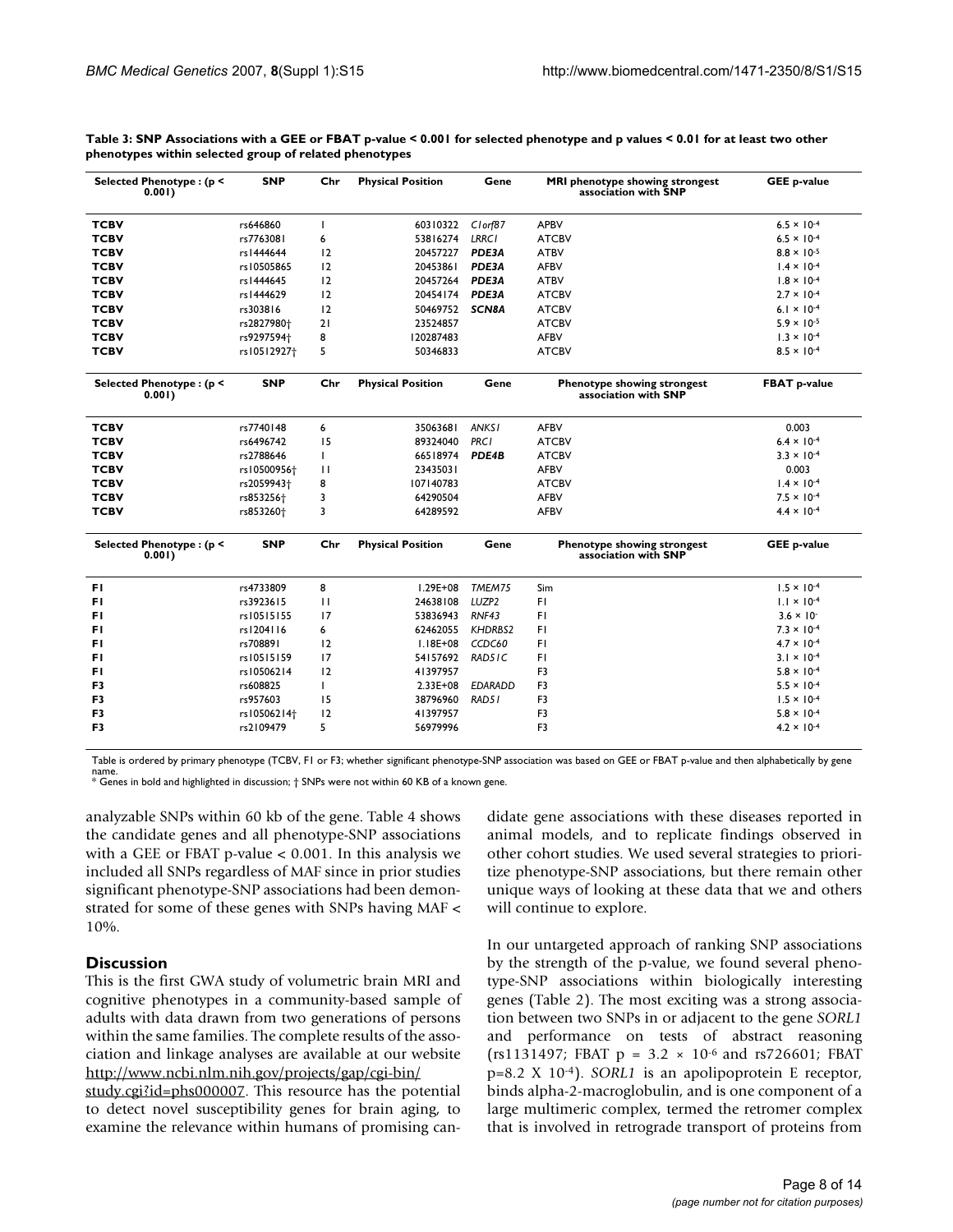| Gene              | Phenotype                  | <b>SNP</b>            | Chr          | <b>Physical Position</b> | GEE_Pvalue           | <b>FBAT_Pvalue</b>   |
|-------------------|----------------------------|-----------------------|--------------|--------------------------|----------------------|----------------------|
| <b>NGFB</b>       | <b>AHPV</b>                | rs10489531            | T            | II5495044                | $9.7 \times 10^{-4}$ | 0.046                |
| PRSS25            | <b>ATBV</b>                | rs363685              | 2            | 74726491                 | $2.5 \times 10^{-4}$ |                      |
|                   | <b>ATCBV</b>               | rs363685              | $\mathbf{2}$ | 74726491                 | $5.7 \times 10^{-5}$ |                      |
| GRK4              | FI                         | rs2105380             | 4            | 3019934                  | 0.276                | $5.8 \times 10^{-4}$ |
| <b>HMGE</b>       | <b>ATBV</b>                | rs4689584             | 4            | 7179291                  | 0.035                | $1.0 \times 10^{-4}$ |
| APBB2             | FI                         | rs10517001            | 4            | 41051593                 | $1.4 \times 10^{-4}$ | 0.009                |
| <b>SNCA</b>       | Sim                        | rs3796661             | 4            | 91044685                 | $2.6 \times 10^{-4}$ | 0.332                |
|                   | <b>AHPV</b>                | rs2870028             | 4            | 91122391                 | $3.2 \times 10^{-4}$ | 0.180                |
|                   | <b>AHPV</b>                | rs7678651             | 4            | 91125549                 | $1.3 \times 10^{-4}$ | 0.102                |
|                   | <b>AHPV</b>                | rs10516848            | 4            | 91132390                 | $1.6 \times 10^{-4}$ | 0.115                |
| PDE4D             | <b>WRAT</b>                | rs295973              | 5            | 58945866                 | $5.3 \times 10^{-4}$ | 0.060                |
|                   | Sim                        | rs10514882            | 5            | 59170282                 | $6.4 \times 10^{-5}$ |                      |
|                   | Sim                        | rs9292216             | 5            | 59187886                 | $2.4 \times 10^{-4}$ |                      |
| DCDC <sub>2</sub> | F <sub>3</sub>             | rs10484657            | 6            | 24224829                 | 0.017                | $9.5 \times 10^{-4}$ |
|                   | <b>ATCBV</b>               | rs10484657            | 6            | 24224829                 | $6.0 \times 10^{-4}$ | 0.015                |
| THBS2             | <b>ATBV</b>                | rs6937001             | 6            | 169382718                | $6.0 \times 10^{-4}$ | 0.021                |
| GATA4             | <b>WRAT</b>                | rs7006733             | 8            | 11645399                 | 0.034                | $3.1 \times 10^{-4}$ |
| <b>NRGI</b>       | <b>ATCBV</b>               | rs1383893             | 8            | 31844190                 | 0.407                | $8.9 \times 10^{-4}$ |
|                   | F <sub>2</sub>             | rs10503906            | 8            | 32291504                 | 0.187                | $4.2 \times 10^{-4}$ |
|                   | <b>AFBV</b>                | rs10503919            | 8            | 32519284                 | $1.9 \times 10^{-4}$ | 0.288                |
|                   | <b>BMRIZLWMH</b>           | rs10503926            | 8            | 32660758                 | $8.7 \times 10^{-5}$ | 0.009                |
|                   | <b>VMV</b>                 | rs10503927            | 8            | 32662772                 | $2.0 \times 10^{-4}$ | 0.002                |
| <b>VLDLR</b>      | <b>ATCBV</b>               | rs502309              | 9            | 2562909                  | $5.4 \times 10^{-6}$ | 0.157                |
|                   | Nam                        | rs2168136             | 9            | 2584577                  | $1.6 \times 10^{-4}$ | 0.006                |
| NTRK2             | F1                         | rs10512152            | 9            | 84457363                 | $7.6 \times 10^{-5}$ | 0.018                |
|                   | <b>AFBV</b>                | rs1573219             | 9            | 84617176                 | 0.174                | $5.6 \times 10^{-4}$ |
|                   | <b>AFBV</b>                | rs7038866             | 9            | 84617461                 | 0.146                | $3.6 \times 10^{-4}$ |
| <b>TEK</b>        | <b>ATBV</b>                | rs628873              | 9            | 27162838                 | $4.9 \times 10^{-4}$ | 0.051                |
| <b>BACEI</b>      | <b>APBV</b>                | rs1261791             | $\mathbf{H}$ | 116705848                | 0.021                | $3.1 \times 10^{-4}$ |
| <b>SORLI</b>      | Sim                        | rs1131497             | $\mathbf{H}$ | 121007955                | 0.008                | $3.2 \times 10^{-6}$ |
|                   | Sim                        | rs726601              | $\mathbf{H}$ | 120986617                | 0.046                | $8.2 \times 10^{-4}$ |
| <b>VWF</b>        | <b>ATCBV</b>               | rs216903              | 12           | 5975760                  | 0.149                | $9.5 \times 10^{-4}$ |
| A <sub>2</sub> M  | F3                         | rs2889717             | 12           | 9178068                  | $9.3 \times 10^{-5}$ |                      |
| LRRK2             | <b>WRAT</b>                | rs2249017             | 12           | 38847487                 | $5.5 \times 10^{-4}$ | 0.061                |
|                   | F1                         | rs7975693             | 12           | 38874945                 | $8.1 \times 10^{-5}$ | 0.005                |
|                   | <b>AFBV</b>                | rs10506151            | 12           | 38957265                 | $3.7 \times 10^{-4}$ | $1.6 \times 10^{-4}$ |
|                   | <b>ATBV</b>                | rs10506151            | 12           | 38957265                 | $9.7 \times 10^{-4}$ | 0.371                |
| <b>CNTN1</b>      | <b>ATBV</b>                | rs10506176            | 12           | 39561067                 | $8.8 \times 10^{-4}$ | 0.622                |
| LTA4H             | Sim                        | rs10492226            | 12           | 94906457                 | $6.7 \times 10^{-4}$ |                      |
| <b>IGFI</b>       |                            |                       | 12           |                          | 0.046                | $9.3 \times 10^{-4}$ |
| LTB4R2            | <b>ALLV</b><br><b>APBV</b> | rs1980236<br>rs724165 | 4            | 101270359<br>23876069    | $4.5 \times 10^{-4}$ |                      |
|                   |                            |                       |              |                          |                      | 0.162                |
| NTRK3             | <b>ALLV</b>                | rs10520671            | 15           | 86347520                 | $6.2 \times 10^{-5}$ | 0.062                |
| CCL <sub>2</sub>  | WRAT                       | rs1024612             | 17           | 29573469                 | 0.231                | $7.0 \times 10^{-4}$ |
| <b>PRKCA</b>      | FL.                        | rs9303511             | 17           | 62158093                 | 0.068                | $7.9 \times 10^{-4}$ |
| CST <sub>3</sub>  | <b>AOBV</b>                | rs1158167             | 20           | 23526189                 | $6.5 \times 10^{-4}$ | 0.032                |
| <b>PRNP</b>       | <b>APBV</b>                | rs2326510             | 20           | 4649211                  | 0.000718             | 0.064794             |
| BACE <sub>2</sub> | FI.                        | rs2007397             | 21           | 41438062                 | 0.030                | $2.2 \times 10^{-4}$ |
|                   | FI.                        | rs10483073            | 21           | 41499167                 | $3.5 \times 10^{-4}$ |                      |
|                   | Nam                        | rs10483073            | 21           | 41499167                 | $1.7 \times 10^{-4}$ |                      |

**Table 4: Phenotypic Associations With Candidate Genes Previously Related To Stroke, Dementia And Brain MRI Or Cognitive Function Phenotypes: Phenotype-SNP Associations With A GEE Or FBAT P-Value < 0.001**

\*Genes in bold are highlighted in discussion section.

endosomes to the trans-Golgi network [43,44]. This retromer complex appears to play a crucial role in the transportation of transmembrane proteins implicated in Alzheimer's disease, such as amyloid precursor protein (*APP*) and β-site APP cleaving enzyme (*BACE1*). SORL1 protein is underexpressed in the frontal lobes of persons with AD compared to controls and the *SORL1* gene has recently been associated with the risk of developing AD in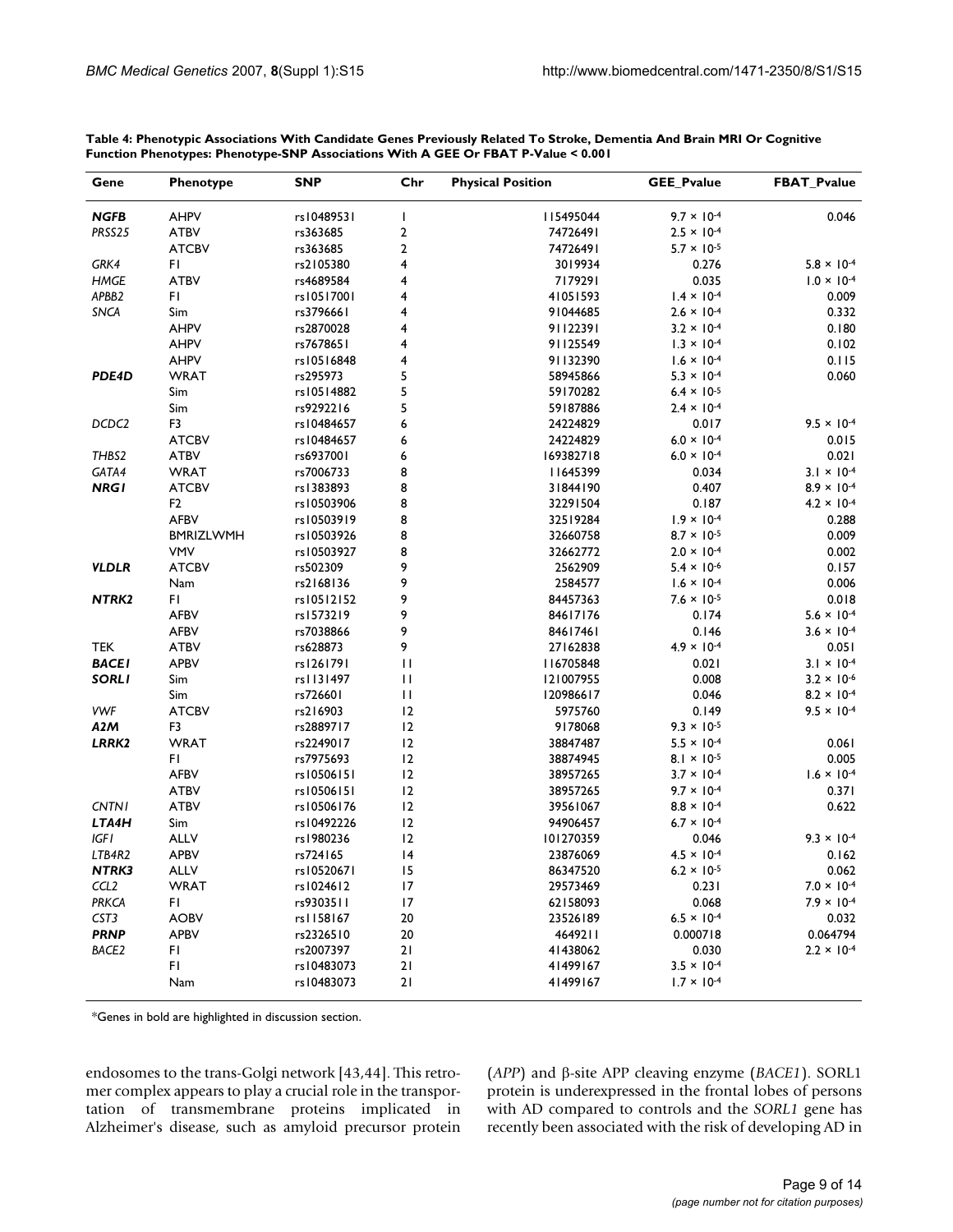6 population samples [45,46]. Only 7 SNPs on or adjacent to the *SORL1* gene were evaluated in the 100K Affymetrix gene chip. One of these SNPs on *SORL1* that was associated with abstract reasoning (rs726601, FBAT p  $= 8.2 \times 10^{-4}$ , Table 4) was in LD ( $r^2 > 0.8$ ) with SNPs (rs2282649, rs1010159) strongly associated with AD in these studies [45,46].

In unbiased analyses, we also identified 3 genes that were associated with measures of frontal or parietal brain volume and with tests of executive function and abstract reasoning. These 3 genes, *ERBB4*, *PDLIM5* and *RFX4*, (FBAT ranks #11 and 12, GEE rank #9) have each been previously associated with schizophrenia or mood disorders, conditions known to be associated with smaller frontal brain volumes and poorer performance on tests of executive function, even in unaffected family members [47,48]. *ERBB4* is a neuregulin (*NRG1*) receptor involved in forebrain development and N-methyl-D-aspartate (NMDA) receptor function. It has been associated with schizophrenia wherein excess of the IVS 12–15C > T has been noted (odds-ratio 2.98) [49,50]. *NRG1* itself has been associated with schizophrenia in the Icelandic DeCODE population [51] and in other studies [52-54], with accelerated lobar atrophy [52], and with bipolar disorders [55,56]. As shown in Table 4, *NRG1*, like *ERBB4*, was associated with frontal brain volume (FBV) in our sample. *PDLIM5* polymorphisms have been associated with schizophrenia (rs2433320 and rs2433322) [52,55] and bipolar disorder (rs10008257 and rs2433320) [57]. Additionally the PDLIM5 protein is a homolog of AD7c-NTP, a neural thread protein associated with Alzheimer's disease, and is being studied as a possible CSF biomarker of AD [58]. A final group of 3 genes, *CDH4*, *VIPR2*, *CTNNB1* (GEE rank #1 and FBAT ranks #17 and 24) have been shown in animal studies to play an important role in neural tract and synaptic development [59-61]. Using linkage analyses, we were able to replicate a previous report that dyslexia was linked to a short-tandem repeat marker D18S53 on chromosome 18p11.2.

We examined pleiotropic effects by identifying SNP associations across two sets of related phenotypes. In these analyses, we uncovered a different set of genes, none of which have been related to brain volumes, cognitive function, stroke or dementia in prior population studies. However, there are biologically interesting genes related to brain volumes including *PDE3A*, previously related to all aspects of thrombosis [62], *SCN8A* linked to cerebellar ataxia with mental retardation [63], and *PDE4B* which has been associated with schizophrenia [64].

We also evaluated SNPs within some candidate genes previously reported to be associated with stroke and dementia in animal studies or in population samples, and observed that several of these SNPs were associated with MRI and cognitive endophenotypes that increase the risk of these conditions; this gene list is representative but not comprehensive. Among these genes are *PDE4D* and *LTA4H* that have been previously related to stroke in several population samples [9,10]; *NGFB*, *NTRK2* and *NTRK3* (a neural growth factor and two receptors for neural growth factors) genes, previously associated with performance on memory tasks in animal studies [65,66]; *BACE1*, *PRNP* and *A2M*, genes associated with AD in casecontrol or family-based association studies [36,67,68], *VLDLR*, a gene previously associated with an increased risk of dementia in the presence of vascular risk factors [69] and *LRRK2*, a gene associated with an increased risk of Parkinson's disease in population samples [70], but also thought to be an enabling gene for tau pathology [71]. There has been only one prior study that directly related a gene (*KIBRA*) to one of the phenotypes (verbal memory) included in the current analyses. We did not have any SNPs in significant LD with the SNP (rs17070145) described in that study [72]. We have chosen not to include details of the correlation between SNPs from the 100K and the specific SNP(s) studied within candidate genes by prior investigators since doing so would have expanded our Table 4 beyond the size and scope of this article. For example, prior associations of several of the candidate genes with related clinical disease phenotypes (for example, *PDE4D* with ischemic stroke, *SORL1* with AD) have described allelic heterogeneity. In these studies, multiple SNPs and haplotypes within the gene were associated with the phenotype, even within Caucasian populations [73-75].

#### **Limitations**

Our study had several limitations. A healthy survivor bias is likely as participants in this sample had to survive beyond 1990 to provide DNA. Further, persons undergoing MRI had to travel to an MRI center, provide informed consent, and have no contraindication to the study. We have previously shown that persons undergoing brain MRI were significantly healthier than the overall sample of Framingham participants alive at the time [15].

Our sample of 705 *related* persons may have a limited power to uncover associations as compared to the larger sample that includes unrelated subjects (on whom 100K genotyping was not obtained). This is especially true for hippocampal volumes, which were computed based on hand-drawn hippocampal outlines; the number of persons in our study dataset with available hippocampal volumes was only 327. Further, we currently have only a single measure of brain MRI and cognitive tests in these subjects. However, all these participants are being restudied with a second cycle of MRI and cognitive testing. The genes associated with *changes* in these measures over time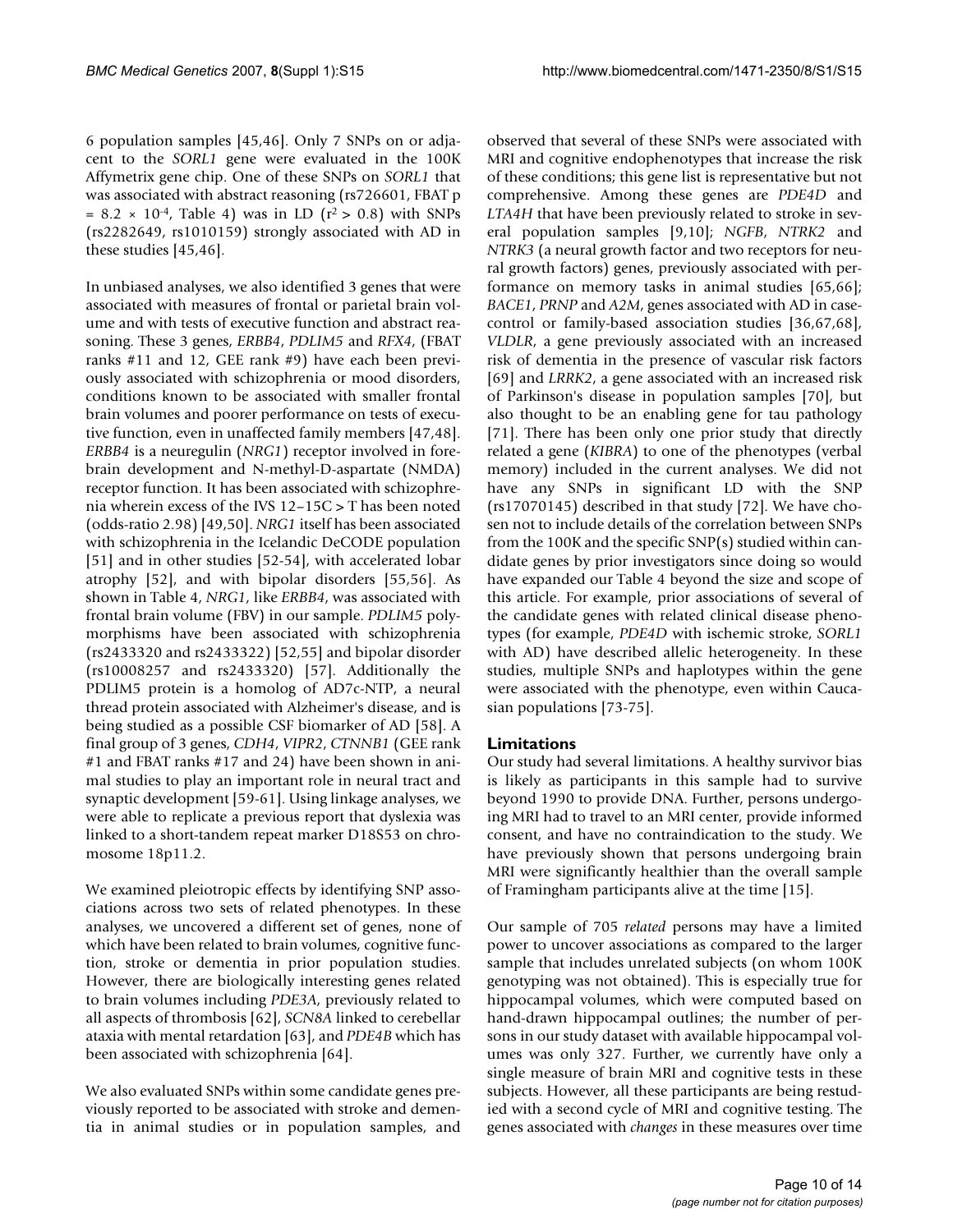may be stronger candidate genes for usual and pathological brain aging processes than the genes related in current analyses to cross-sectional endophenotypes.

The 100K Affymetrix GeneChip provides limited  $(\sim 30\%)$ coverage of the genome, with no coverage of several gene rich areas and key candidate genes such as *APOE* [76]. However, the forthcoming NHLBI funded 550 K genomewide scan on over 9000 Framingham participants (discussed in the Overview) should permit validation of our initial 100K SNP associations in a larger sample and will provide more dense coverage of the genome. Population stratification is not a major concern in this study sample due to the high homogeneity of ancestry (European). However, for the same reason we cannot detect race or ethnicity-specific variations in these phenotype-SNP associations. There are significant issues of multiple-testing which are addressed in the Overview; when testing for association with all alleles having a minor allele frequency >5%, it has been estimated that 1,000,000 tests are conducted across the entire human genome, hence for an  $\alpha$  of 0.05, using a conservative Bonferroni correction (0.05 ×  $10^{-6}$ ) only tests with a p value <  $5 \times 10^{-8}$ ) would be considered significant; however others have argued that this is too stringent a threshold since it ignores correlation between individual SNPs [77-79]. We emphasize that the current study is hypothesis-generating and our findings need to be replicated in other population samples.

#### **Conclusion**

The untargeted genome-wide approach to detect genetic associations with brain aging identified several biologically interesting genes (such as genes previously related to AD and schizophrenia) as possible novel candidates related to brain structure and function in middle-aged to elderly populations. Our data also suggest that genes previously associated with clinical disease may be associated with clinical endophenotypes known to increase the risk of developing these conditions. Finally, our database will serve as a resource for in silico replication of findings noted in other population-based samples, and in animal models of brain aging, stroke, and neurodegenerative diseases.

#### **Abbreviations**

GWAS = Genome-wide association study; FBAT = family based association testing; GEE = generalized estimating equations;  $LOD = logarithm$  of the odds;  $SNP = single$ nucleotide polymorphism; MRI = Magnetic resonance imaging; AD = Alzheimer's disease; TCBV = Total Cerebral Brain Volume; WMH = White matter hyperintensity volume; CSF = Cerebrospinal fluid.

#### **Competing interests**

The authors declare that they have no competing interests.

#### **Authors' contributions**

SS was involved in phenotype definition and data collection, planned the analyses, drafted and critically revised the manuscript. ALD planned and conducted the analyses and assisted in writing and critically revising the manuscript. RA was primarily responsible for the definition of cognitive phenotypes, supervised the collection of cognitive and MRI phenotypes and assisted in securing funding, planning the analyses and critically revising the manuscript. JMM and ASB were involved in phenotype definition, planning and conducting the analyses and critically revising the manuscript. CSK and MKH helped define and collect stroke-related phenotypic data and critically revised the manuscript. CD supervised the generation of MRI measurements, helped plan the analyses and reviewed the manuscript. RBD contributed to phenotypic definition, planning of analyses and helped critically revise the manuscript. LDA helped plan and conduct the analyses and critically revised the manuscript. PAW conceived of the Framingham 'MRI, Genetic and Cognitive Precursors of AD and Dementia' study, obtained funding for phenotype collection, helped plan the analyses and critically revised the manuscript. All authors read and approved the final manuscript.

## **Additional material**

#### **Additional file 1**

*Details of test source and parameters used to define each individual test and factor are outlined in Additional Table 1. All SNPs within 60 kb of the candidate genes are listed in Additional Table 2.* Click here for file [\[http://www.biomedcentral.com/content/supplementary/1471-](http://www.biomedcentral.com/content/supplementary/1471-2350-8-S1-S15-S1.doc) 2350-8-S1-S15-S1.doc]

## **Acknowledgements**

Statistical analyses were conducted using the Boston University Linux Cluster for Genetic Analysis (LinGA) funded by the NIH NCRR (National Center for Research Resources) Shared Instrumentation grant 1S10RR163736-01A1. We acknowledge the careful genotyping conducted by Drs. Michael Christman, Alan Hebert and colleagues, in the Boston University School of Medicine Genetics Laboratory. NHLBI's Framingham Heart Study is supported by contract number N01-HC-25195. The phenotypic data included in this paper were collected with funds from the NIA (5R01-AG08122 and 5R01-AG16495) and the NINDS (5R01-NS17950). We thank Joanne M. Murabito, MD and Kathryn L. Lunetta, PhD who were valuable collaborators, freely sharing their expertise, and ideas regarding the genetics of an analogous phenotype: longevity and healthy aging. Above all, we thank the Framingham Study participants for their ongoing commitment to the study.

This article has been published as part of *BMC Medical Genetics* Volume 8 Supplement 1, 2007: The Framingham Heart Study 100,000 single nucleotide polymorphisms resource. The full contents of the supplement are available online at<http://www.biomedcentral.com/1471-2350/8?issue=S1>.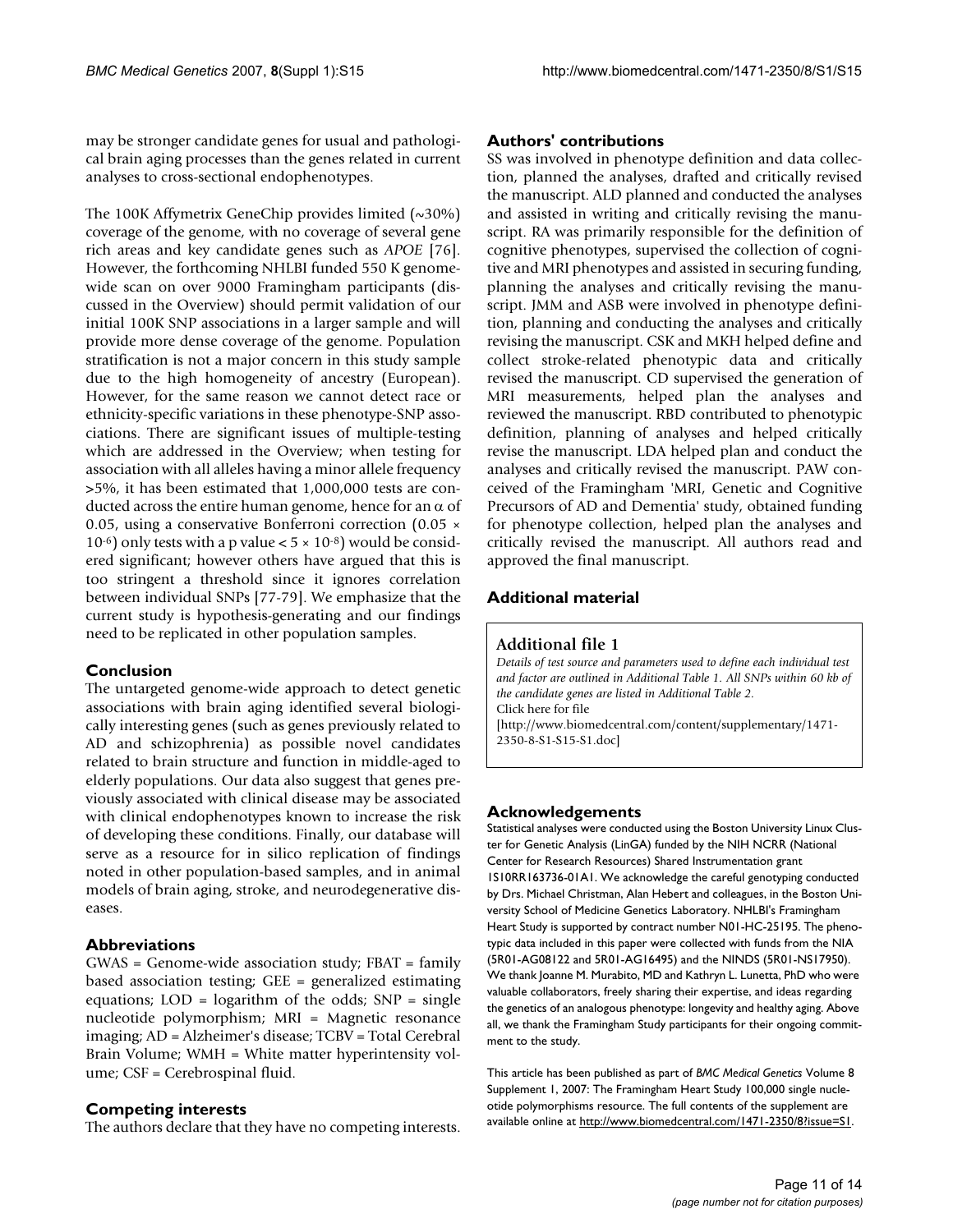#### **References**

- 1. Seshadri S, Wolf PA, Beiser A, Au R, McNulty K, White R, D'Agostino RB: **[Lifetime risk of dementia and Alzheimer's disease. The](http://www.ncbi.nlm.nih.gov/entrez/query.fcgi?cmd=Retrieve&db=PubMed&dopt=Abstract&list_uids=9409336) [impact of mortality on risk estimates in the Framingham](http://www.ncbi.nlm.nih.gov/entrez/query.fcgi?cmd=Retrieve&db=PubMed&dopt=Abstract&list_uids=9409336) [Study.](http://www.ncbi.nlm.nih.gov/entrez/query.fcgi?cmd=Retrieve&db=PubMed&dopt=Abstract&list_uids=9409336)** *Neurology* 1997, **49:**1498-1504.
- 2. Meyer JM, Breitner JC: **[Multiple threshold model for the onset](http://www.ncbi.nlm.nih.gov/entrez/query.fcgi?cmd=Retrieve&db=PubMed&dopt=Abstract&list_uids=9514594) [of Alzheimer's disease in the NAS-NRC twin panel.](http://www.ncbi.nlm.nih.gov/entrez/query.fcgi?cmd=Retrieve&db=PubMed&dopt=Abstract&list_uids=9514594)** *Am J Med Genet* 1998, **81:**92-97.
- 3. Pedersen NL, Posner SF, Gatz M: **[Multiple-threshold models for](http://www.ncbi.nlm.nih.gov/entrez/query.fcgi?cmd=Retrieve&db=PubMed&dopt=Abstract&list_uids=11803520) [genetic influences on age of onset for Alzheimer disease:](http://www.ncbi.nlm.nih.gov/entrez/query.fcgi?cmd=Retrieve&db=PubMed&dopt=Abstract&list_uids=11803520) [findings in Swedish twins.](http://www.ncbi.nlm.nih.gov/entrez/query.fcgi?cmd=Retrieve&db=PubMed&dopt=Abstract&list_uids=11803520)** *Am J Med Genet* 2001, **105:**724-728.
- 4. Gudmundsson H, Gudbjartsson DF, Frigge M, Gulcher JR, Stefansson K: **[Inheritance of human longevity in Iceland.](http://www.ncbi.nlm.nih.gov/entrez/query.fcgi?cmd=Retrieve&db=PubMed&dopt=Abstract&list_uids=11039573)** *Eur J Hum Genet* 2000, **8:**743-749.
- 5. Flossmann E, Schulz UG, Rothwell PM: **[Systematic review of](http://www.ncbi.nlm.nih.gov/entrez/query.fcgi?cmd=Retrieve&db=PubMed&dopt=Abstract&list_uids=14684773) [methods and results of studies of the genetic epidemiology](http://www.ncbi.nlm.nih.gov/entrez/query.fcgi?cmd=Retrieve&db=PubMed&dopt=Abstract&list_uids=14684773) [of ischemic stroke.](http://www.ncbi.nlm.nih.gov/entrez/query.fcgi?cmd=Retrieve&db=PubMed&dopt=Abstract&list_uids=14684773)** *Stroke* 2004, **35:**212-227.
- 6. Bak S, Gaist D, Sindrup SH, Skytthe A, Christensen K: **[Genetic lia](http://www.ncbi.nlm.nih.gov/entrez/query.fcgi?cmd=Retrieve&db=PubMed&dopt=Abstract&list_uids=11872902)[bility in stroke: a long-term follow-up study of Danish twins.](http://www.ncbi.nlm.nih.gov/entrez/query.fcgi?cmd=Retrieve&db=PubMed&dopt=Abstract&list_uids=11872902)** *Stroke* 2002, **33:**769-774.
- 7. Kiely DK, Wolf PA, Cupples LA, Beiser AS, Myers RH: **[Familial](http://www.ncbi.nlm.nih.gov/entrez/query.fcgi?cmd=Retrieve&db=PubMed&dopt=Abstract&list_uids=8362432) [aggregation of stroke. The Framingham Study.](http://www.ncbi.nlm.nih.gov/entrez/query.fcgi?cmd=Retrieve&db=PubMed&dopt=Abstract&list_uids=8362432)** *Stroke* 1993, **24:**1366-1371.
- Leblanc GG, Meschia JF, Stuss DT, Hachinski V: [Genetics of Vascu](http://www.ncbi.nlm.nih.gov/entrez/query.fcgi?cmd=Retrieve&db=PubMed&dopt=Abstract&list_uids=16339474)**[lar Cognitive Impairment: The Opportunity and the Chal](http://www.ncbi.nlm.nih.gov/entrez/query.fcgi?cmd=Retrieve&db=PubMed&dopt=Abstract&list_uids=16339474)[lenges.](http://www.ncbi.nlm.nih.gov/entrez/query.fcgi?cmd=Retrieve&db=PubMed&dopt=Abstract&list_uids=16339474)** *Stroke* 2006, **37:**248-255.
- 9. Gretarsdottir S, Thorleifsson G, Reynisdottir ST, Manolescu A, Jonsdottir S, Jonsdottir T, Gudmundsdottir T, Bjarnadottir SM, Einarsson OB, Gudjonsdottir HM, Hawkins M, Gudmundsson G, Gudmundsdottir H, Andrason H, Gudmundsdottir AS, Sigurdardottir M, Chou TT, Nahmias J, Goss S, Sveinbjornsdottir S, Valdimarsson EM, Jakobsson F, Agnarsson U, Gudnason V, Thorgeirsson G, Fingerle J, Gurney M, Gudbjartsson D, Frigge ML, Kong A, Stefansson K, Gulcher JR: **[The gene encoding phosphodiesterase 4D confers risk of](http://www.ncbi.nlm.nih.gov/entrez/query.fcgi?cmd=Retrieve&db=PubMed&dopt=Abstract&list_uids=14517540) [ischemic stroke.](http://www.ncbi.nlm.nih.gov/entrez/query.fcgi?cmd=Retrieve&db=PubMed&dopt=Abstract&list_uids=14517540)** *Nat Genet* 2003, **35:**131-138.
- 10. Helgadottir A, Manolescu A, Thorleifsson G, Gretarsdottir S, Jonsdottir H, Thorsteinsdottir U, Samani NJ, Gudmundsson G, Grant SF, Thorgeirsson G, Sveinbjornsdottir S, Valdimarsson EM, Matthiasson SE, Johannsson H, Gudmundsdottir O, Gurney ME, Sainz J, Thorhallsdottir M, Andresdottir M, Frigge ML, Topol EJ, Kong A, Gudnason V, Hakonarson H, Gulcher JR, Stefansson K: **[The gene encoding 5](http://www.ncbi.nlm.nih.gov/entrez/query.fcgi?cmd=Retrieve&db=PubMed&dopt=Abstract&list_uids=14770184) [lipoxygenase activating protein confers risk of myocardial](http://www.ncbi.nlm.nih.gov/entrez/query.fcgi?cmd=Retrieve&db=PubMed&dopt=Abstract&list_uids=14770184) [infarction and stroke.](http://www.ncbi.nlm.nih.gov/entrez/query.fcgi?cmd=Retrieve&db=PubMed&dopt=Abstract&list_uids=14770184)** *Nat Genet* 2004, **36:**233-239.
- 11. Dichgans M: **[Genetics of ischaemic stroke.](http://www.ncbi.nlm.nih.gov/entrez/query.fcgi?cmd=Retrieve&db=PubMed&dopt=Abstract&list_uids=17239802)** *Lancet Neurol* 2007, **6:**149-161.
- 12. Corder EH, Saunders AM, Strittmatter WJ, Schmechel DE, Gaskell PC, Small GW, Roses AD, Haines JL, Pericak-Vance MA: **[Gene dose](http://www.ncbi.nlm.nih.gov/entrez/query.fcgi?cmd=Retrieve&db=PubMed&dopt=Abstract&list_uids=8346443) [of apolipoprotein E type 4 allele and the risk of Alzheimer's](http://www.ncbi.nlm.nih.gov/entrez/query.fcgi?cmd=Retrieve&db=PubMed&dopt=Abstract&list_uids=8346443) [disease in late onset families.](http://www.ncbi.nlm.nih.gov/entrez/query.fcgi?cmd=Retrieve&db=PubMed&dopt=Abstract&list_uids=8346443)** *Science* 1993, **261:**921-923.
- 13. Au R, Seshadri S, Wolf PA, Elias M, Elias P, Sullivan L, Beiser A, D'Agostino RB: **[New norms for a new generation: cognitive per](http://www.ncbi.nlm.nih.gov/entrez/query.fcgi?cmd=Retrieve&db=PubMed&dopt=Abstract&list_uids=15371099)[formance in the framingham offspring cohort.](http://www.ncbi.nlm.nih.gov/entrez/query.fcgi?cmd=Retrieve&db=PubMed&dopt=Abstract&list_uids=15371099)** *Exp Aging Res* 2004, **30:**333-358.
- 14. DeCarli C, Massaro J, Harvey D, Hald J, Tullberg M, Au R, Beiser A, D'Agostino R, Wolf PA: **[Measures of brain morphology and inf](http://www.ncbi.nlm.nih.gov/entrez/query.fcgi?cmd=Retrieve&db=PubMed&dopt=Abstract&list_uids=15653178)[arction in the framingham heart study: establishing what is](http://www.ncbi.nlm.nih.gov/entrez/query.fcgi?cmd=Retrieve&db=PubMed&dopt=Abstract&list_uids=15653178) [normal.](http://www.ncbi.nlm.nih.gov/entrez/query.fcgi?cmd=Retrieve&db=PubMed&dopt=Abstract&list_uids=15653178)** *Neurobiol Aging* 2005, **26:**491-510.
- Seshadri S, Wolf PA, Beiser A, Elias MF, Au R, Kase CS, D'Agostino RB, DeCarli C: **[Stroke risk profile, brain volume, and cognitive](http://www.ncbi.nlm.nih.gov/entrez/query.fcgi?cmd=Retrieve&db=PubMed&dopt=Abstract&list_uids=15534241) [function: the Framingham Offspring Study.](http://www.ncbi.nlm.nih.gov/entrez/query.fcgi?cmd=Retrieve&db=PubMed&dopt=Abstract&list_uids=15534241)** *Neurology* 2004, **63:**1591-1599.
- Vermeer SE, Hollander M, van Dijk EJ, Hofman A, Koudstaal PJ, Breteler MM: **[Silent brain infarcts and white matter lesions](http://www.ncbi.nlm.nih.gov/entrez/query.fcgi?cmd=Retrieve&db=PubMed&dopt=Abstract&list_uids=12690219) [increase stroke risk in the general population: the Rotter](http://www.ncbi.nlm.nih.gov/entrez/query.fcgi?cmd=Retrieve&db=PubMed&dopt=Abstract&list_uids=12690219)[dam Scan Study.](http://www.ncbi.nlm.nih.gov/entrez/query.fcgi?cmd=Retrieve&db=PubMed&dopt=Abstract&list_uids=12690219)** *Stroke* 2003, **34:**1126-1129.
- 17. Vermeer SE, Prins ND, den HT, Hofman A, Koudstaal PJ, Breteler MM: **[Silent brain infarcts and the risk of dementia and cogni](http://www.ncbi.nlm.nih.gov/entrez/query.fcgi?cmd=Retrieve&db=PubMed&dopt=Abstract&list_uids=12660385)[tive decline.](http://www.ncbi.nlm.nih.gov/entrez/query.fcgi?cmd=Retrieve&db=PubMed&dopt=Abstract&list_uids=12660385)** *N Engl J Med* 2003, **348:**1215-1222.
- 18. Jack CR Jr, Shiung MM, Weigand SD, O'Brien PC, Gunter JL, Boeve BF, Knopman DS, Smith GE, Ivnik RJ, Tangalos EG, Petersen RC: **[Brain atrophy rates predict subsequent clinical conversion in](http://www.ncbi.nlm.nih.gov/entrez/query.fcgi?cmd=Retrieve&db=PubMed&dopt=Abstract&list_uids=16247049) normal elderly and amnestic MCI.** Neurology 2005, **[normal elderly and amnestic MCI.](http://www.ncbi.nlm.nih.gov/entrez/query.fcgi?cmd=Retrieve&db=PubMed&dopt=Abstract&list_uids=16247049)** *Neurology* 2005, **65:**1227-1231.
- 19. Jack CR Jr, Petersen RC, Xu YC, O'Brien PC, Waring SC, Tangalos EG, Smith GE, Ivnik RJ, Thibodeau SN, Kokmen E: **[Hippocampal](http://www.ncbi.nlm.nih.gov/entrez/query.fcgi?cmd=Retrieve&db=PubMed&dopt=Abstract&list_uids=9506546) [atrophy and apolipoprotein E genotype are independently](http://www.ncbi.nlm.nih.gov/entrez/query.fcgi?cmd=Retrieve&db=PubMed&dopt=Abstract&list_uids=9506546)**

**[associated with Alzheimer's disease.](http://www.ncbi.nlm.nih.gov/entrez/query.fcgi?cmd=Retrieve&db=PubMed&dopt=Abstract&list_uids=9506546)** *Ann Neurol* 1998, **43:**303-310.

- 20. Carmelli D, Swan GE, DeCarli C, Reed T: **[Quantitative genetic](http://www.ncbi.nlm.nih.gov/entrez/query.fcgi?cmd=Retrieve&db=PubMed&dopt=Abstract&list_uids=12385673) [modeling of regional brain volumes and cognitive perform](http://www.ncbi.nlm.nih.gov/entrez/query.fcgi?cmd=Retrieve&db=PubMed&dopt=Abstract&list_uids=12385673)[ance in older male twins.](http://www.ncbi.nlm.nih.gov/entrez/query.fcgi?cmd=Retrieve&db=PubMed&dopt=Abstract&list_uids=12385673)** *Biol Psychol* 2002, **61:**139-155.
- 21. Feinleib M, Kannel WB, Garrison RJ, McNamara PM, Castelli WP: **[The Framingham Offspring Study. Design and preliminary](http://www.ncbi.nlm.nih.gov/entrez/query.fcgi?cmd=Retrieve&db=PubMed&dopt=Abstract&list_uids=1208363) [data.](http://www.ncbi.nlm.nih.gov/entrez/query.fcgi?cmd=Retrieve&db=PubMed&dopt=Abstract&list_uids=1208363)** *Prev Med* 1975, **4:**518-525.
- 22. Dawber TR, Meadors GF, Moore FE Jr: **Epidemiological approaches to heart disease: the Framingham Study.** *Am J Public Health* 1951, **41:**279-281.
- Cupples LA, Arruda H, Benjamin EJ, D'Agostino RB Sr, Demissie S, Destefano AL, Dupuis J, Falls K, Fox CS, Gottlieb DJ, Govindaraju DR, Guo CY, Heard-Costa N, Hwang SJ, Kathiresan S, Kiel DP, Larson MG, Laramie JM, Levy D, Liu CY, Lunetta KL, Mailman MD, Manning AK, Meigs JB, Murabito JM, Newton-Cheh C, O'Connor GT, O'Donnell CJ, Pandey MA, Qiong Y, Seshadri S, Vasan RS, Wilk JB, Wolf PA, Atwood LD: **The Framingham Heart Study 100K SNP genome-wide association study resource: Overview of 17 phenotype working group reports.** *BMC Med Genet* 2007, **8(Suppl 1):**S1.
- 24. Decarli C, Maisog J, Murphy DG, Teichberg D, Rapoport SI, Horwitz B: **[Method for quantification of brain, ventricular, and sub](http://www.ncbi.nlm.nih.gov/entrez/query.fcgi?cmd=Retrieve&db=PubMed&dopt=Abstract&list_uids=1545026)[arachnoid CSF volumes from MR images.](http://www.ncbi.nlm.nih.gov/entrez/query.fcgi?cmd=Retrieve&db=PubMed&dopt=Abstract&list_uids=1545026)** *J Comput Assist Tomogr* 1992, **16:**274-284.
- 25. Decarli C, Murphy DG, McIntosh AR, Teichberg D, Schapiro MB, Horwitz B: **[Discriminant analysis of MRI measures as a](http://www.ncbi.nlm.nih.gov/entrez/query.fcgi?cmd=Retrieve&db=PubMed&dopt=Abstract&list_uids=7480379) [method to determine the presence of dementia of the](http://www.ncbi.nlm.nih.gov/entrez/query.fcgi?cmd=Retrieve&db=PubMed&dopt=Abstract&list_uids=7480379) [Alzheimer type.](http://www.ncbi.nlm.nih.gov/entrez/query.fcgi?cmd=Retrieve&db=PubMed&dopt=Abstract&list_uids=7480379)** *Psychiatry Res* 1995, **57:**119-130.
- 26. Decarli C, Murphy DG, Tranh M, Grady CL, Haxby JV, Gillette JA, Salerno JA, Gonzales-Aviles A, Horwitz B, Rapoport SI: **[The effect](http://www.ncbi.nlm.nih.gov/entrez/query.fcgi?cmd=Retrieve&db=PubMed&dopt=Abstract&list_uids=7501162) [of white matter hyperintensity volume on brain structure,](http://www.ncbi.nlm.nih.gov/entrez/query.fcgi?cmd=Retrieve&db=PubMed&dopt=Abstract&list_uids=7501162) cognitive performance, and cerebral metabolism of glucose [in 51 healthy adults.](http://www.ncbi.nlm.nih.gov/entrez/query.fcgi?cmd=Retrieve&db=PubMed&dopt=Abstract&list_uids=7501162)** *Neurology* 1995, **45:**2077-2084.
- 27. Jeerakathil T, Wolf PA, Beiser A, Massaro J, Seshadri S, D'Agostino RB, DeCarli C: **[Stroke risk profile predicts white matter](http://www.ncbi.nlm.nih.gov/entrez/query.fcgi?cmd=Retrieve&db=PubMed&dopt=Abstract&list_uids=15218158) [hyperintensity volume: the Framingham Study.](http://www.ncbi.nlm.nih.gov/entrez/query.fcgi?cmd=Retrieve&db=PubMed&dopt=Abstract&list_uids=15218158)** *Stroke* 2004, **35:**1857-1861.
- 28. Farmer ME, White LR, Kittner SJ, Kaplan E, Moes E, McNamara P, Wolz MM, Wolf PA, Feinleib M: **[Neuropsychological test per](http://www.ncbi.nlm.nih.gov/entrez/query.fcgi?cmd=Retrieve&db=PubMed&dopt=Abstract&list_uids=3628637)[formance in Framingham: a descriptive study.](http://www.ncbi.nlm.nih.gov/entrez/query.fcgi?cmd=Retrieve&db=PubMed&dopt=Abstract&list_uids=3628637)** *Psychol Rep* 1987, **60:**1023-1040.
- 29. Abecasis GR, Cardon LR, Cookson WO: **[A general test of associ](http://www.ncbi.nlm.nih.gov/entrez/query.fcgi?cmd=Retrieve&db=PubMed&dopt=Abstract&list_uids=10631157)[ation for quantitative traits in nuclear families.](http://www.ncbi.nlm.nih.gov/entrez/query.fcgi?cmd=Retrieve&db=PubMed&dopt=Abstract&list_uids=10631157)** *Am J Hum Genet* 2000, **66:**279-292.
- 30. Abecasis GR, Cherny SS, Cookson WO, Cardon LR: **[Merlin rapid](http://www.ncbi.nlm.nih.gov/entrez/query.fcgi?cmd=Retrieve&db=PubMed&dopt=Abstract&list_uids=11731797) [analysis of dense genetic maps using sparse gene flow trees.](http://www.ncbi.nlm.nih.gov/entrez/query.fcgi?cmd=Retrieve&db=PubMed&dopt=Abstract&list_uids=11731797)** *Nat Genet* 2002, **30:**97-101.
- 31. Almasy L, Blangero J: **[Multipoint quantitative-trait linkage anal](http://www.ncbi.nlm.nih.gov/entrez/query.fcgi?cmd=Retrieve&db=PubMed&dopt=Abstract&list_uids=9545414)[ysis in general pedigrees.](http://www.ncbi.nlm.nih.gov/entrez/query.fcgi?cmd=Retrieve&db=PubMed&dopt=Abstract&list_uids=9545414)** *Am J Hum Genet* 1998, **62:**1198-1211.
- 32. SAS/STAT Software: **Changes and Enhancements through Release 6.12 PROC GENMOD.** *Cary, N.C.:SAS Institute 1997*; 2004:247-38.
- Karolchik D, Baertsch R, Diekhans M, Furey TS, Hinrichs A, Lu YT, Roskin KM, Schwartz M, Sugnet CW, Thomas DJ, Weber RJ, Haussler D, Kent WJ: **[The UCSC Genome Browser Database.](http://www.ncbi.nlm.nih.gov/entrez/query.fcgi?cmd=Retrieve&db=PubMed&dopt=Abstract&list_uids=12519945)** *Nucleic Acids Res* 2003, **31:**51-54.
- Kent WJ, Sugnet CW, Furey TS, Roskin KM, Pringle TH, Zahler AM, Haussler D: **[The human genome browser at UCSC.](http://www.ncbi.nlm.nih.gov/entrez/query.fcgi?cmd=Retrieve&db=PubMed&dopt=Abstract&list_uids=12045153)** *Genome Res* 2002, **12:**996-1006.
- 35. 2006 [<http://www.ncbi.nlm.nih.gov/entrez/query.fcgi?db=gene&cmd>].
- 36. Bertram L, McQueen MB, Mullin K, Blacker D, Tanzi RE: **[Systematic](http://www.ncbi.nlm.nih.gov/entrez/query.fcgi?cmd=Retrieve&db=PubMed&dopt=Abstract&list_uids=17192785) [meta-analyses of Alzheimer disease genetic association](http://www.ncbi.nlm.nih.gov/entrez/query.fcgi?cmd=Retrieve&db=PubMed&dopt=Abstract&list_uids=17192785) [studies: the AlzGene database.](http://www.ncbi.nlm.nih.gov/entrez/query.fcgi?cmd=Retrieve&db=PubMed&dopt=Abstract&list_uids=17192785)** *Nat Genet* 2007, **39:**17-23.
- 37. 2006 [<http://sageke.sciencemag.org/cgi/genesdb>].
- 38. Destefano AL, Atwood LD, Massaro JM, Heard-Costa N, Beiser A, Au R, Wolf PA, DeCarli C: **[Genome-wide scan for white matter](http://www.ncbi.nlm.nih.gov/entrez/query.fcgi?cmd=Retrieve&db=PubMed&dopt=Abstract&list_uids=16322484) [hyperintensity: the Framingham Heart Study.](http://www.ncbi.nlm.nih.gov/entrez/query.fcgi?cmd=Retrieve&db=PubMed&dopt=Abstract&list_uids=16322484)** *Stroke* 2006, **37:**77-81.
- 39. Wang Y, Li B, Zhao W, Liu P, Zhao Q, Chen S, Li H, Gu D: **[Associ](http://www.ncbi.nlm.nih.gov/entrez/query.fcgi?cmd=Retrieve&db=PubMed&dopt=Abstract&list_uids=17044852)[ation study of G protein-coupled receptor kinase 4 gene var](http://www.ncbi.nlm.nih.gov/entrez/query.fcgi?cmd=Retrieve&db=PubMed&dopt=Abstract&list_uids=17044852)iants with essential hypertension in northern Han Chinese.** *Ann Hum Genet* 2006, **70:**778-783.
- Sanada H, Yatabe J, Midorikawa S, Hashimoto S, Watanabe T, Moore JH, Ritchie MD, Williams SM, Pezzullo JC, Sasaki M, Eisner GM, Jose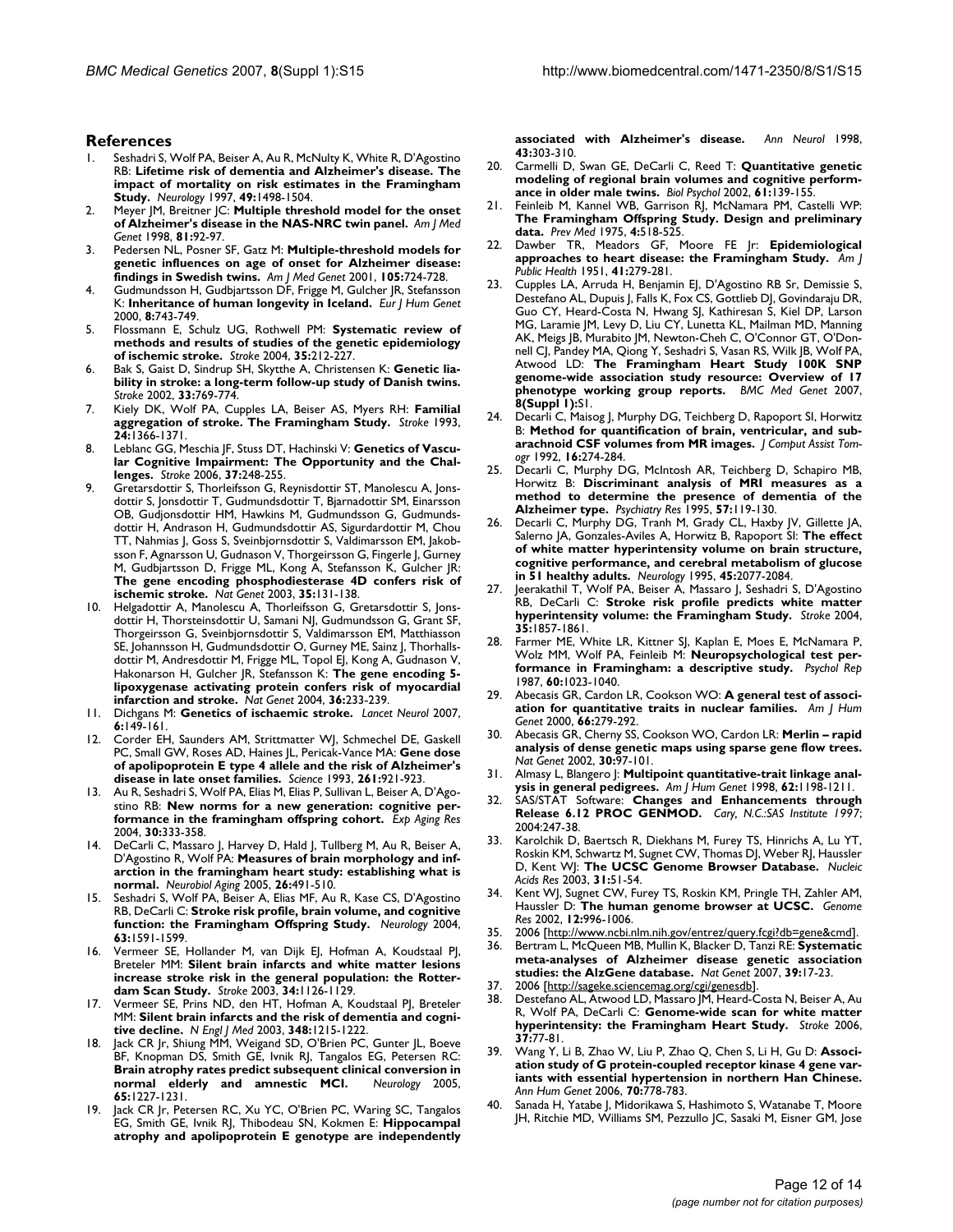PA, Felder RA: **[Single-nucleotide polymorphisms for diagnosis](http://www.ncbi.nlm.nih.gov/entrez/query.fcgi?cmd=Retrieve&db=PubMed&dopt=Abstract&list_uids=16439609) [of salt-sensitive hypertension.](http://www.ncbi.nlm.nih.gov/entrez/query.fcgi?cmd=Retrieve&db=PubMed&dopt=Abstract&list_uids=16439609)** *Clin Chem* 2006, **52:**352-360.

- 41. Fisher SE, Francks C, Marlow AJ, MacPhie IL, Newbury DF, Cardon LR, Ishikawa-Brush Y, Richardson AJ, Talcott JB, Gayan J, Olson RK, Pennington BF, Smith SD, DeFries JC, Stein JF, Monaco AP: **[Inde](http://www.ncbi.nlm.nih.gov/entrez/query.fcgi?cmd=Retrieve&db=PubMed&dopt=Abstract&list_uids=11743577)[pendent genome-wide scans identify a chromosome 18](http://www.ncbi.nlm.nih.gov/entrez/query.fcgi?cmd=Retrieve&db=PubMed&dopt=Abstract&list_uids=11743577) [quantitative-trait locus influencing dyslexia.](http://www.ncbi.nlm.nih.gov/entrez/query.fcgi?cmd=Retrieve&db=PubMed&dopt=Abstract&list_uids=11743577)** *Nat Genet* 2002, **30:**86-91.
- 42. Schumacher J, Konig IR, Plume E, Propping P, Warnke A, Manthey M, Duell M, Kleensang A, Repsilber D, Preis M, Remschmidt H, Ziegler A, Nothen MM, Schulte-Korne G: **[Linkage analyses of chromo](http://www.ncbi.nlm.nih.gov/entrez/query.fcgi?cmd=Retrieve&db=PubMed&dopt=Abstract&list_uids=16075186)[somal region 18p11-q12 in dyslexia.](http://www.ncbi.nlm.nih.gov/entrez/query.fcgi?cmd=Retrieve&db=PubMed&dopt=Abstract&list_uids=16075186)** *Journal of Neural Transmission* 2006, **113:**417-423.
- 43. Small SA, Gandy S: **[Sorting through the Cell Biology of Alzhe](http://www.ncbi.nlm.nih.gov/entrez/query.fcgi?cmd=Retrieve&db=PubMed&dopt=Abstract&list_uids=17015224)[imer's Disease: Intracellular Pathways to Pathogenesis.](http://www.ncbi.nlm.nih.gov/entrez/query.fcgi?cmd=Retrieve&db=PubMed&dopt=Abstract&list_uids=17015224)** *Neuron* 2006, **52:**15-31.
- Small SA, Kent K, Pierce A, Leung C, Kang MS, Okada H, Honig L, Vonsattel JP, Kim TW: **[Model-guided microarray implicates the](http://www.ncbi.nlm.nih.gov/entrez/query.fcgi?cmd=Retrieve&db=PubMed&dopt=Abstract&list_uids=16315276) [retromer complex in Alzheimer's disease.](http://www.ncbi.nlm.nih.gov/entrez/query.fcgi?cmd=Retrieve&db=PubMed&dopt=Abstract&list_uids=16315276)** *Ann Neurol* 2005, **58:**909-919.
- 45. Scherzer CR, Offe K, Gearing M, Rees HD, Fang G, Heilman CJ, Schaller C, Bujo H, Levey Al, Lah JJ: [Loss of apolipoprotein E](http://www.ncbi.nlm.nih.gov/entrez/query.fcgi?cmd=Retrieve&db=PubMed&dopt=Abstract&list_uids=15313836) **[receptor LR11 in Alzheimer disease.](http://www.ncbi.nlm.nih.gov/entrez/query.fcgi?cmd=Retrieve&db=PubMed&dopt=Abstract&list_uids=15313836)** *Arch Neurol* 2004, **61:**1200-1205.
- 46. Rogaeva E, Meng Y, Lee JH, Gu Y, Kawarai T, Zou F, Katayama T, Baldwin CT, Cheng R, Hasegawa H, Chen F, Shibata N, Lunetta KL, Pardossi-Piquard R, Bohm C, Wakutani Y, Cupples LA, Cuenco KT, Green RC, Pinessi L, Rainero I, Sorbi S, Bruni A, Duara R, Friedland RP, Inzelberg R, Hampe W, Bujo H, Song YQ, Andersen OM, Willnow TE, Graff-Radford N, Petersen RC, Dickson D, Der SD, Fraser PE, Schmitt-Ulms G, Younkin S, Mayeux R, Farrer LA, St George-Hyslop P: **[The neuronal sortilin-related receptor SORL1 is geneti](http://www.ncbi.nlm.nih.gov/entrez/query.fcgi?cmd=Retrieve&db=PubMed&dopt=Abstract&list_uids=17220890)[cally associated with Alzheimer disease.](http://www.ncbi.nlm.nih.gov/entrez/query.fcgi?cmd=Retrieve&db=PubMed&dopt=Abstract&list_uids=17220890)** *Nat Genet* 2007. advanced online publication.
- 47. Zalla T, Joyce C, Szoke A, Schurhoff F, Pillon B, Komano O, Perez-Diaz F, Bellivier F, Alter C, Dubois B, Rouillon F, Houde O, Leboyer M: **[Executive dysfunctions as potential markers of familial](http://www.ncbi.nlm.nih.gov/entrez/query.fcgi?cmd=Retrieve&db=PubMed&dopt=Abstract&list_uids=14675740) [vulnerability to bipolar disorder and schizophrenia.](http://www.ncbi.nlm.nih.gov/entrez/query.fcgi?cmd=Retrieve&db=PubMed&dopt=Abstract&list_uids=14675740)** *Psychiatry Res* 2004, **121:**207-217.
- 48. Glaser B, Kirov G, Bray NJ, Green E, O'Donovan MC, Craddock N, Owen MJ: **[Identification of a potential bipolar risk haplotype](http://www.ncbi.nlm.nih.gov/entrez/query.fcgi?cmd=Retrieve&db=PubMed&dopt=Abstract&list_uids=15940297) [in the gene encoding the winged-helix transcription factor](http://www.ncbi.nlm.nih.gov/entrez/query.fcgi?cmd=Retrieve&db=PubMed&dopt=Abstract&list_uids=15940297) [RFX4.](http://www.ncbi.nlm.nih.gov/entrez/query.fcgi?cmd=Retrieve&db=PubMed&dopt=Abstract&list_uids=15940297)** *Mol Psychiatry* 2005, **10:**920-927.
- 49. Norton N, Moskvina V, Morris DW, Bray NJ, Zammit S, Williams NM, Williams HJ, Preece AC, Dwyer S, Wilkinson JC, Spurlock G, Kirov G, Buckland P, Waddington JL, Gill M, Corvin AP, Owen MJ, O'Donovan MC: **[Evidence that interaction between neuregu](http://www.ncbi.nlm.nih.gov/entrez/query.fcgi?cmd=Retrieve&db=PubMed&dopt=Abstract&list_uids=16249994)[lin 1 and its receptor erbB4 increases susceptibility to schiz](http://www.ncbi.nlm.nih.gov/entrez/query.fcgi?cmd=Retrieve&db=PubMed&dopt=Abstract&list_uids=16249994)[ophrenia.](http://www.ncbi.nlm.nih.gov/entrez/query.fcgi?cmd=Retrieve&db=PubMed&dopt=Abstract&list_uids=16249994)** *Am J Med Genet B Neuropsychiatr Genet* 2006, **141:**96-101.
- 50. Silberberg G, Darvasi A, Pinkas-Kramarski R, Navon R: **[The involve](http://www.ncbi.nlm.nih.gov/entrez/query.fcgi?cmd=Retrieve&db=PubMed&dopt=Abstract&list_uids=16402353)[ment of ErbB4 with schizophrenia: association and expres](http://www.ncbi.nlm.nih.gov/entrez/query.fcgi?cmd=Retrieve&db=PubMed&dopt=Abstract&list_uids=16402353)[sion studies.](http://www.ncbi.nlm.nih.gov/entrez/query.fcgi?cmd=Retrieve&db=PubMed&dopt=Abstract&list_uids=16402353)** *Am J Med Genet B Neuropsychiatr Genet* 2006, **141:**142-148.
- 51. Stefansson H, Sigurdsson E, Steinthorsdottir V, Bjornsdottir S, Sigmundsson T, Ghosh S, Brynjolfsson J, Gunnarsdottir S, Ivarsson O, Chou TT, Hjaltason O, Birgisdottir B, Jonsson H, Gudnadottir VG, Gudmundsdottir E, Bjornsson A, Ingvarsson B, Ingason A, Sigfusson S, Hardardottir H, Harvey RP, Lai D, Zhou M, Brunner D, Mutel V, Gonzalo A, Lemke G, Sainz J, Johannesson G, Andresson T, Gudbjartsson D, Manolescu A, Frigge ML, Gurney ME, Kong A, Gulcher JR, Petursson H, Stefansson K: **[Neuregulin 1 and susceptibility to](http://www.ncbi.nlm.nih.gov/entrez/query.fcgi?cmd=Retrieve&db=PubMed&dopt=Abstract&list_uids=12145742) [schizophrenia.](http://www.ncbi.nlm.nih.gov/entrez/query.fcgi?cmd=Retrieve&db=PubMed&dopt=Abstract&list_uids=12145742)** *Am J Hum Genet* 2002, **71:**877-892.
- 52. Addington AM, Gornick MC, Shaw P, Seal J, Gogtay N, Greenstein D, Clasen L, Coffey M, Gochman P, Long R, Rapoport JL: **[Neuregulin 1](http://www.ncbi.nlm.nih.gov/entrez/query.fcgi?cmd=Retrieve&db=PubMed&dopt=Abstract&list_uids=17033632) [\(8p12\) and childhood-onset schizophrenia: susceptibility](http://www.ncbi.nlm.nih.gov/entrez/query.fcgi?cmd=Retrieve&db=PubMed&dopt=Abstract&list_uids=17033632) haplotypes for diagnosis and brain developmental trajecto[ries.](http://www.ncbi.nlm.nih.gov/entrez/query.fcgi?cmd=Retrieve&db=PubMed&dopt=Abstract&list_uids=17033632)** *Mol Psychiatry* 2006.
- 53. Hahn CG, Wang HY, Cho DS, Talbot K, Gur RE, Berrettini WH, Bakshi K, Kamins J, Borgmann-Winter KE, Siegel SJ, Gallop RJ, Arnold SE: **[Altered neuregulin 1-erbB4 signaling contributes to NMDA](http://www.ncbi.nlm.nih.gov/entrez/query.fcgi?cmd=Retrieve&db=PubMed&dopt=Abstract&list_uids=16767099) [receptor hypofunction in schizophrenia.](http://www.ncbi.nlm.nih.gov/entrez/query.fcgi?cmd=Retrieve&db=PubMed&dopt=Abstract&list_uids=16767099)** *Nat Med* 2006, **12:**824-828.
- 54. Okada M, Corfas G: **[Neuregulin1 downregulates postsynaptic](http://www.ncbi.nlm.nih.gov/entrez/query.fcgi?cmd=Retrieve&db=PubMed&dopt=Abstract&list_uids=15132433) [GABAA receptors at the hippocampal inhibitory synapse.](http://www.ncbi.nlm.nih.gov/entrez/query.fcgi?cmd=Retrieve&db=PubMed&dopt=Abstract&list_uids=15132433)** *Hippocampus* 2004, **14:**337-344.
- 55. Horiuchi Y, Arai M, Niizato K, Iritani S, Noguchi E, Ohtsuki T, Koga M, Kato T, Itokawa M, Arinami T: **[A polymorphism in the](http://www.ncbi.nlm.nih.gov/entrez/query.fcgi?cmd=Retrieve&db=PubMed&dopt=Abstract&list_uids=16213469) [PDLIM5 gene associated with gene expression and schizo](http://www.ncbi.nlm.nih.gov/entrez/query.fcgi?cmd=Retrieve&db=PubMed&dopt=Abstract&list_uids=16213469)[phrenia.](http://www.ncbi.nlm.nih.gov/entrez/query.fcgi?cmd=Retrieve&db=PubMed&dopt=Abstract&list_uids=16213469)** *Biol Psychiatry* 2006, **59:**434-439.
- 56. Green EK, Raybould R, Macgregor S, Gordon-Smith K, Heron J, Hyde S, Grozeva D, Hamshere M, Williams N, Owen MJ, O'Donovan MC, Jones L, Jones I, Kirov G, Craddock N: **[Operation of the schizo](http://www.ncbi.nlm.nih.gov/entrez/query.fcgi?cmd=Retrieve&db=PubMed&dopt=Abstract&list_uids=15939841)[phrenia susceptibility gene, neuregulin 1, across traditional](http://www.ncbi.nlm.nih.gov/entrez/query.fcgi?cmd=Retrieve&db=PubMed&dopt=Abstract&list_uids=15939841) diagnostic boundaries to increase risk for bipolar disorder.** *Arch Gen Psychiatry* 2005, **62:**642-648.
- 57. Kato T, Iwayama Y, Kakiuchi C, Iwamoto K, Yamada K, Minabe Y, Nakamura K, Mori N, Fujii K, Nanko S, Yoshikawa T: **[Gene expres](http://www.ncbi.nlm.nih.gov/entrez/query.fcgi?cmd=Retrieve&db=PubMed&dopt=Abstract&list_uids=16044170)[sion and association analyses of LIM \(PDLIM5\) in bipolar dis](http://www.ncbi.nlm.nih.gov/entrez/query.fcgi?cmd=Retrieve&db=PubMed&dopt=Abstract&list_uids=16044170)[order and schizophrenia.](http://www.ncbi.nlm.nih.gov/entrez/query.fcgi?cmd=Retrieve&db=PubMed&dopt=Abstract&list_uids=16044170)** *Mol Psychiatry* 2005, **10:**1045-1055.
- 58. Wu M, Li Y, Ji C, Xu J, Zheng H, Zou X, Gu S, Lou Y, Xie Y, Mao Y: **[Cloning and identification of a novel human gene PDLIM5, a](http://www.ncbi.nlm.nih.gov/entrez/query.fcgi?cmd=Retrieve&db=PubMed&dopt=Abstract&list_uids=15346770) homolog of AD-associated neuronal thread protein (AD7c-[NTP\).](http://www.ncbi.nlm.nih.gov/entrez/query.fcgi?cmd=Retrieve&db=PubMed&dopt=Abstract&list_uids=15346770)** *DNA Seq* 2004, **15:**144-147.
- 59. Obst-Pernberg K, Redies C: **[Cadherins and synaptic specificity.](http://www.ncbi.nlm.nih.gov/entrez/query.fcgi?cmd=Retrieve&db=PubMed&dopt=Abstract&list_uids=10491578)** *J Neurosci Res* 1999, **58:**130-138.
- 60. Obst-Pernberg K, Medina L, Redies C: **[Expression of R-cadherin](http://www.ncbi.nlm.nih.gov/entrez/query.fcgi?cmd=Retrieve&db=PubMed&dopt=Abstract&list_uids=11591453) [and N-cadherin by cell groups and fiber tracts in the devel](http://www.ncbi.nlm.nih.gov/entrez/query.fcgi?cmd=Retrieve&db=PubMed&dopt=Abstract&list_uids=11591453)oping mouse forebrain: relation to the formation of func[tional circuits.](http://www.ncbi.nlm.nih.gov/entrez/query.fcgi?cmd=Retrieve&db=PubMed&dopt=Abstract&list_uids=11591453)** *Neuroscience* 2001, **106:**505-533.
- Cavodeassi F, Carreira-Barbosa F, Young RM, Concha ML, Allende ML, Houart C, Tada M, Wilson SW: **[Early stages of zebrafish eye](http://www.ncbi.nlm.nih.gov/entrez/query.fcgi?cmd=Retrieve&db=PubMed&dopt=Abstract&list_uids=15996547) [formation require the coordinated activity of Wnt11, Fz5,](http://www.ncbi.nlm.nih.gov/entrez/query.fcgi?cmd=Retrieve&db=PubMed&dopt=Abstract&list_uids=15996547) [and the Wnt/beta-catenin pathway.](http://www.ncbi.nlm.nih.gov/entrez/query.fcgi?cmd=Retrieve&db=PubMed&dopt=Abstract&list_uids=15996547)** *Neuron* 2005, **47:**43-56.
- 62. Feijge MAH, Ansink K, Vanschoonbeek K, Heemskerk JWM: **[Con](http://www.ncbi.nlm.nih.gov/entrez/query.fcgi?cmd=Retrieve&db=PubMed&dopt=Abstract&list_uids=15041473)[trol of platelet activation by cyclic AMP turnover and cyclic](http://www.ncbi.nlm.nih.gov/entrez/query.fcgi?cmd=Retrieve&db=PubMed&dopt=Abstract&list_uids=15041473) [nucleotide phosphodiesterase type-3.](http://www.ncbi.nlm.nih.gov/entrez/query.fcgi?cmd=Retrieve&db=PubMed&dopt=Abstract&list_uids=15041473)** *Biochemical Pharmacology* 2004, **67:**1559-1567.
- 63. Trudeau MM, Dalton JC, Day JW, Ranum LPW, Meisler MH: **[Heter](http://www.ncbi.nlm.nih.gov/entrez/query.fcgi?cmd=Retrieve&db=PubMed&dopt=Abstract&list_uids=16236810)[ozygosity for a protein truncation mutation of sodium chan](http://www.ncbi.nlm.nih.gov/entrez/query.fcgi?cmd=Retrieve&db=PubMed&dopt=Abstract&list_uids=16236810)nel SCN8A in a patient with cerebellar atrophy, ataxia, and [mental retardation.](http://www.ncbi.nlm.nih.gov/entrez/query.fcgi?cmd=Retrieve&db=PubMed&dopt=Abstract&list_uids=16236810)** *J Med Genet* 2006, **43:**527-530.
- 64. Millar JK, Pickard BS, Mackie S, James R, Christie S, Buchanan SR, Malloy MP, Chubb JE, Huston E, Baillie GS, Thomson PA, Hill EV, Brandon NJ, Rain JC, Camargo LM, Whiting PJ, Houslay MD, Blackwood DH, Muir WJ, Porteous DJ: **[DISC1 and PDE4B are interacting](http://www.ncbi.nlm.nih.gov/entrez/query.fcgi?cmd=Retrieve&db=PubMed&dopt=Abstract&list_uids=16293762) [genetic factors in schizophrenia that regulate cAMP signal](http://www.ncbi.nlm.nih.gov/entrez/query.fcgi?cmd=Retrieve&db=PubMed&dopt=Abstract&list_uids=16293762)[ing.](http://www.ncbi.nlm.nih.gov/entrez/query.fcgi?cmd=Retrieve&db=PubMed&dopt=Abstract&list_uids=16293762)** *Science* 2005, **310:**1187-1191.
- 65. De RR, Garcia AA, Braschi C, Capsoni S, Maffei L, Berardi N, Cattaneo A: **[Intranasal administration of nerve growth factor](http://www.ncbi.nlm.nih.gov/entrez/query.fcgi?cmd=Retrieve&db=PubMed&dopt=Abstract&list_uids=15728733) [\(NGF\) rescues recognition memory deficits in AD11 anti-](http://www.ncbi.nlm.nih.gov/entrez/query.fcgi?cmd=Retrieve&db=PubMed&dopt=Abstract&list_uids=15728733)[NGF transgenic mice.](http://www.ncbi.nlm.nih.gov/entrez/query.fcgi?cmd=Retrieve&db=PubMed&dopt=Abstract&list_uids=15728733)** *Proc Natl Acad Sci USA* 2005, **102:**3811-3816.
- Capsoni S, Ugolini G, Comparini A, Ruberti F, Berardi N, Cattaneo A: **[Alzheimer-like neurodegeneration in aged antinerve growth](http://www.ncbi.nlm.nih.gov/entrez/query.fcgi?cmd=Retrieve&db=PubMed&dopt=Abstract&list_uids=10841577) [factor transgenic mice.](http://www.ncbi.nlm.nih.gov/entrez/query.fcgi?cmd=Retrieve&db=PubMed&dopt=Abstract&list_uids=10841577)** *Proc Natl Acad Sci USA* 2000, **97:**6826-6831.
- 67. Saunders AJ, Bertram L, Mullin K, Sampson AJ, Latifzai K, Basu S, Jones J, Kinney D, Kenzie-Ingano L, Yu S, Albert MS, Moscarillo TJ, Go RC, Bassett SS, Daly MJ, Laird NM, Wang X, Velicelebi G, Wagner SL, Becker DK, Tanzi RE, Blacker D: **[Genetic association of Alzhe](http://www.ncbi.nlm.nih.gov/entrez/query.fcgi?cmd=Retrieve&db=PubMed&dopt=Abstract&list_uids=12966032)[imer's disease with multiple polymorphisms in alpha-2-mac](http://www.ncbi.nlm.nih.gov/entrez/query.fcgi?cmd=Retrieve&db=PubMed&dopt=Abstract&list_uids=12966032)[roglobulin.](http://www.ncbi.nlm.nih.gov/entrez/query.fcgi?cmd=Retrieve&db=PubMed&dopt=Abstract&list_uids=12966032)** *Hum Mol Genet* 2003, **12:**2765-2776.
- Kirschling CM, Kolsch H, Frahnert C, Rao ML, Maier W, Heun R: [Pol](http://www.ncbi.nlm.nih.gov/entrez/query.fcgi?cmd=Retrieve&db=PubMed&dopt=Abstract&list_uids=12824768)**[ymorphism in the BACE gene influences the risk for Alzhe](http://www.ncbi.nlm.nih.gov/entrez/query.fcgi?cmd=Retrieve&db=PubMed&dopt=Abstract&list_uids=12824768)[imer's disease.](http://www.ncbi.nlm.nih.gov/entrez/query.fcgi?cmd=Retrieve&db=PubMed&dopt=Abstract&list_uids=12824768)** *Neuroreport* 2003, **14:**1243-1246.
- 69. Helbecque N, Berr C, Cottel D, Fromentin-David I, Sazdovitch V, Ricolfi F, Ducimetiere P, Di Menza C, Amouyel P: **[VLDL receptor](http://www.ncbi.nlm.nih.gov/entrez/query.fcgi?cmd=Retrieve&db=PubMed&dopt=Abstract&list_uids=11342683) [polymorphism, cognitive impairment, and dementia.](http://www.ncbi.nlm.nih.gov/entrez/query.fcgi?cmd=Retrieve&db=PubMed&dopt=Abstract&list_uids=11342683)** *Neurology* 2001, **56:**1183-1188.
- 70. Clark LN, Wang Y, Karlins E, Saito L, Mejia-Santana H, Harris J, Louis ED, Cote LJ, Andrews H, Fahn S, Waters C, Ford B, Frucht S, Ottman R, Marder K: **[Frequency of LRRK2 mutations in early- and late](http://www.ncbi.nlm.nih.gov/entrez/query.fcgi?cmd=Retrieve&db=PubMed&dopt=Abstract&list_uids=17050822)[onset Parkinson disease.](http://www.ncbi.nlm.nih.gov/entrez/query.fcgi?cmd=Retrieve&db=PubMed&dopt=Abstract&list_uids=17050822)** *Neurology* 2006, **67:**1786-1791.
- 71. Rajput A, Dickson DW, Robinson CA, Ross OA, Dachsel JC, Lincoln SJ, Cobb SA, Rajput ML, Farrer MJ: **[Parkinsonism, Lrrk2 G2019S,](http://www.ncbi.nlm.nih.gov/entrez/query.fcgi?cmd=Retrieve&db=PubMed&dopt=Abstract&list_uids=17060589) [and tau neuropathology.](http://www.ncbi.nlm.nih.gov/entrez/query.fcgi?cmd=Retrieve&db=PubMed&dopt=Abstract&list_uids=17060589)** *Neurology* 2006, **67:**1506-1508.
- Papassotiropoulos A, Stephan DA, Huentelman MJ, Hoerndli FJ, Craig DW, Pearson JV, Huynh KD, Brunner F, Corneveaux J, Osborne D, Wollmer MA, Aerni A, Coluccia D, Hanggi J, Mondadori CR, Buchmann A, Reiman EM, Caselli RJ, Henke K, de Quervain DJ: **[Common](http://www.ncbi.nlm.nih.gov/entrez/query.fcgi?cmd=Retrieve&db=PubMed&dopt=Abstract&list_uids=17053149)**